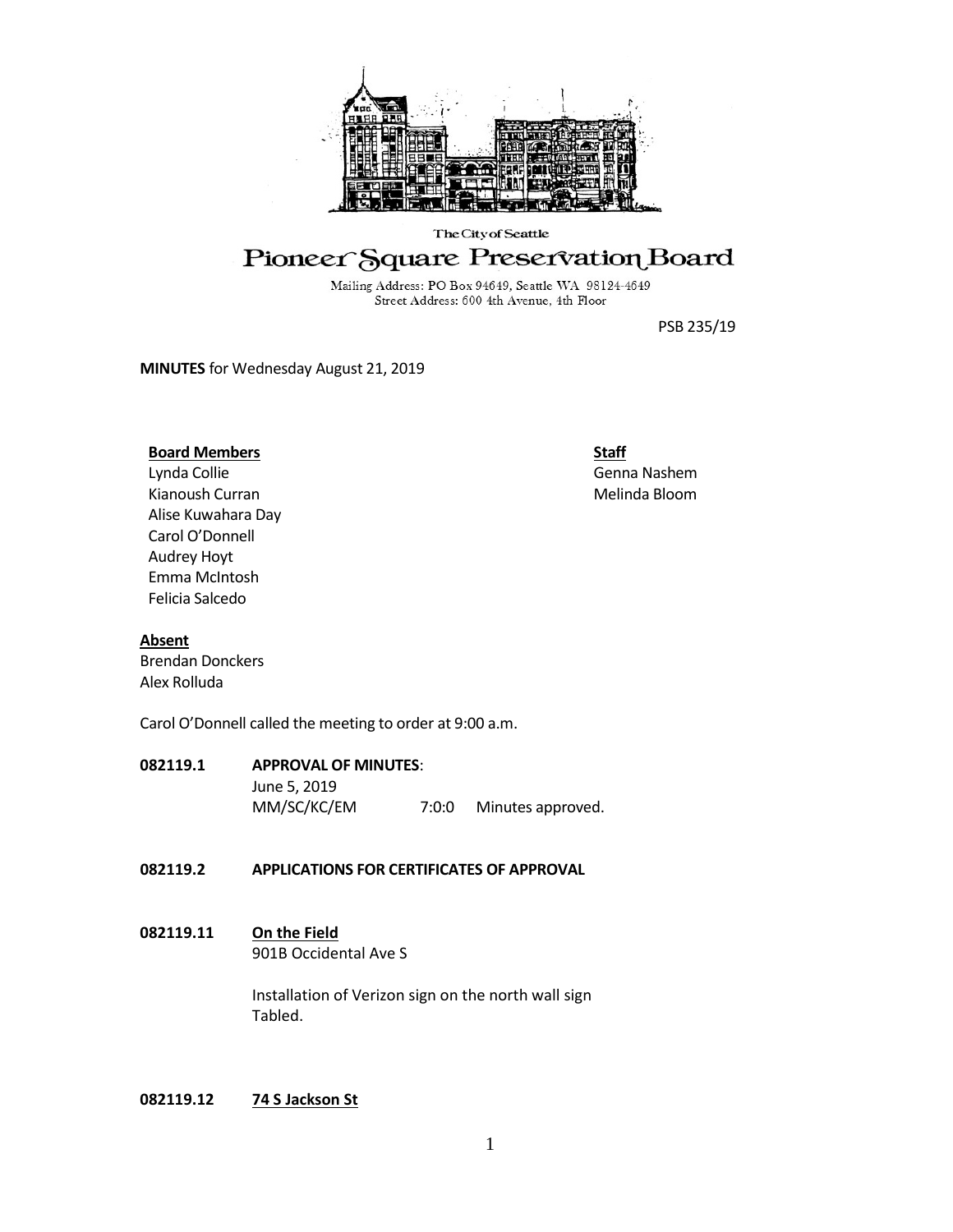Final design for demolition of the existing parking garage and new construction of a seven-story office building, with ground floor retail and an enclosed rooftop amenity space, with street scape and alley improvements.

Materials: brick, steel, aluminum windows

Uses:

| Level P 1                | Parking: 42 spaces for vehicle parking and 40 spaces for bicycles; |
|--------------------------|--------------------------------------------------------------------|
|                          | building mechanical and storage                                    |
| Level 1                  | Retail 8037 sq feet, office 9827 sq feet, building mechanical,     |
|                          | parking, 51 (+1 on street) spaces for bicycles                     |
| Level 2 - level 7 Office |                                                                    |
| Rooftop                  | Amenity space 5,581 sq feet, terrace 12,744 sq feet                |

Jerry Garcia, Olson Kundig, thanked the board for the feedback which he said was instrumental in design development over time.

Greg Smith thanked the board for donating time and expertise. He said it takes a long time and is worth it and is how we preserve the historic district. He provided a bio of his company and noted his family's long-time history in Pioneer Square. He said Olson Kundig was awarded the project because of their understanding of the significance and the flavor of Pioneer Square.

Tom Kundig provided history of the firm and their long-term vision of Pioneer Square. He said the design is deeply rooted in the context of the district; they looked at the larger picture and the nuance level.

Full design packet in DON file; following are board and public questions and comments.

Rhoda Lawrence, BOLA, provided an overview of the historical report and noted the full report was presented to the board in April 2017 (full report in DON file). She said the garage was built in 1919 and was one of the earliest garages in the City. In 1974 buildings were starting to be categorized and in 1979 this building was classified as an 'intrusion'. She said the building is classified as historic but non-contributing on the National Register listing.

Mr. Garcia said on April 25, 2017 board members agreed that the building was nonsignificant. He said the neighborhood is complex and he went over key characteristics that give the neighborhood its richness. He explained they conducted a block analysis and identified varying heights found in blocks throughout the district. He said the design takes inspiration from what is in the district and they showed how each element informed what the building would become. He said historic rooftops exhibits a variety of shapes; this building will have a more irregular top.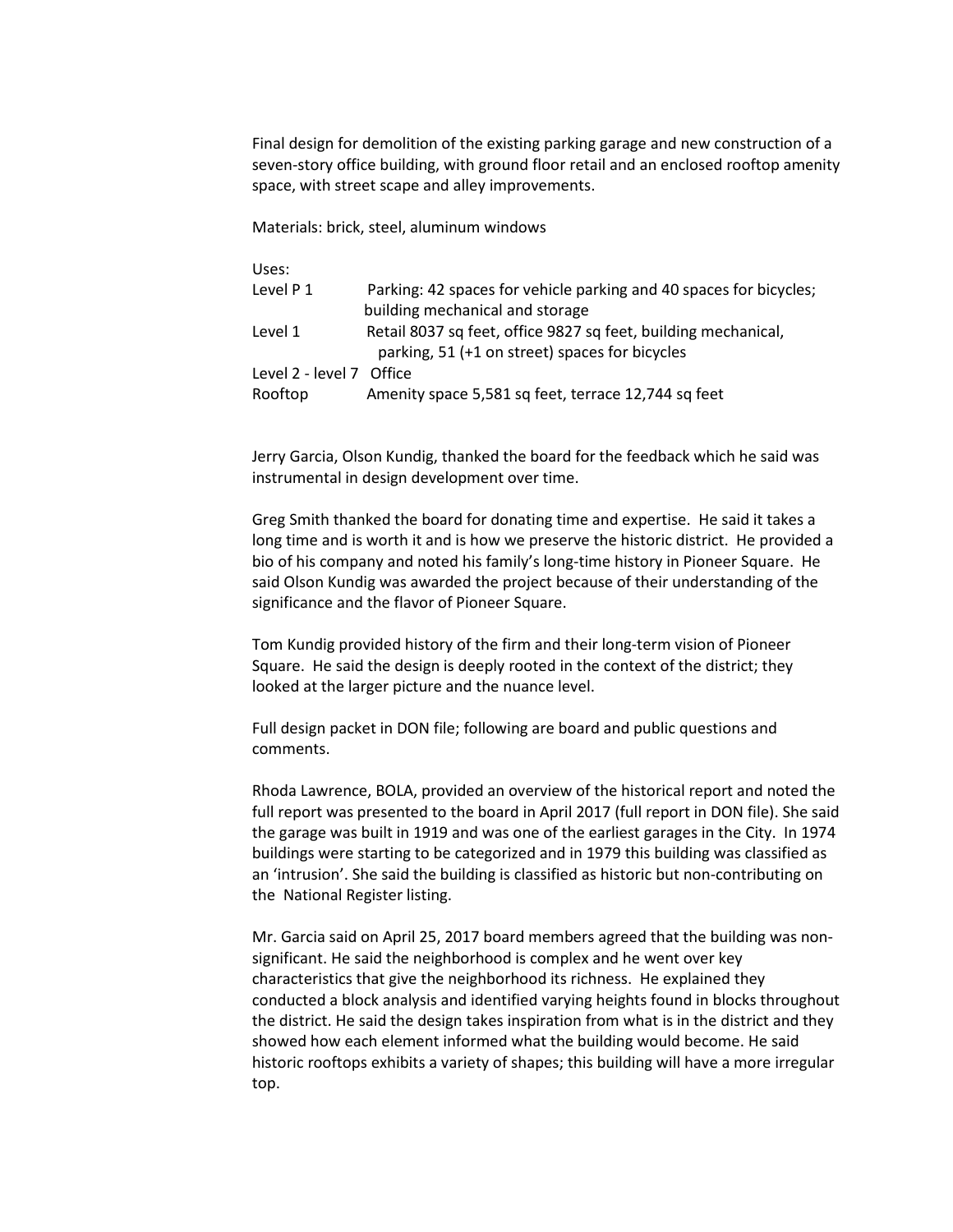Mr. Kundig said the building will be of the neighborhood and will be a quiet building. He went over the pedestrian experience and showed the development of the transparent base and how the building is different as you move around it. He noted the changing window patterns which pick up on development patterns in the area. He explained how the building relates to the C & H Building next door. He explained how they picked up on alley experiences and historic and retail relationships.

Mr. Garcia went over the brick palette. He said they surveyed brick used in surrounding context and directly adjacent. He said they are using back of brick to get imperfect textures of bricks used in the past.

Mr. Kundig said they are mixing two colors of bricks for subtle mottling.

Mr. Garcia stated landscaping on Alaskan Way will be part of the Waterfront project. On Jackson Street, three street trees will be planted; they prioritized trees over weather protection. He said they worked with an arborist and selected a type of Elm tree which will be planted in planting bed with metal rail around it. They will reuse as much of the historic brick in alleys as possible. He said there is no areaway on site, just a small void. He said they want rounded curb at alley curb cuts, SDOT wanted chamfered. They will use granite to replicate historic curb. He said they used a simple language for roof top amenity similar to residential work. Lighting is as discrete as possible; everything is flush within rail system. He said there are a couple wall washers. Typical lights in awnings are discrete. He said the building is minimally visible from two areas in Kobe Terrace.

Mr. Garcia noted requested departures related to alley width, loading dock, overhead weather protection.

ARC report: Ms. Kuwahara Day stated ARC reviewed the plans, renderings and samples provided. The applicant team provide the history of the building including correct date the building was built as 1919. They identified the character defining features which have been altered and said the building does not portray the character of the District. The applicant team identified the District's elements of scale, including the buildings in the immediate area, and identified how those elements are reflected in the building design. They displayed the material and colors proposed. The team discussed the landscaping including adding three new street trees and salvaging brick for reuse in the alley along with compatible new brick. They reviewed the departures requested. They specified that SDOT had requested that they use chamfered corners on the alley apron rather than rounded corners which they had not previously discussed with the Board.

In response to the alley apron, the ARC said the applicant should identify if there were granite curbs along the alley apron and if there was an areaway that would be affected by the chamfered corners. The ARC said that the rules specify that granite curbs should be retained, and the areaways protected. In general, the ARC preferred the rounded corners consistent with the rest of the District.

Public comment letter from Greg Aden was read.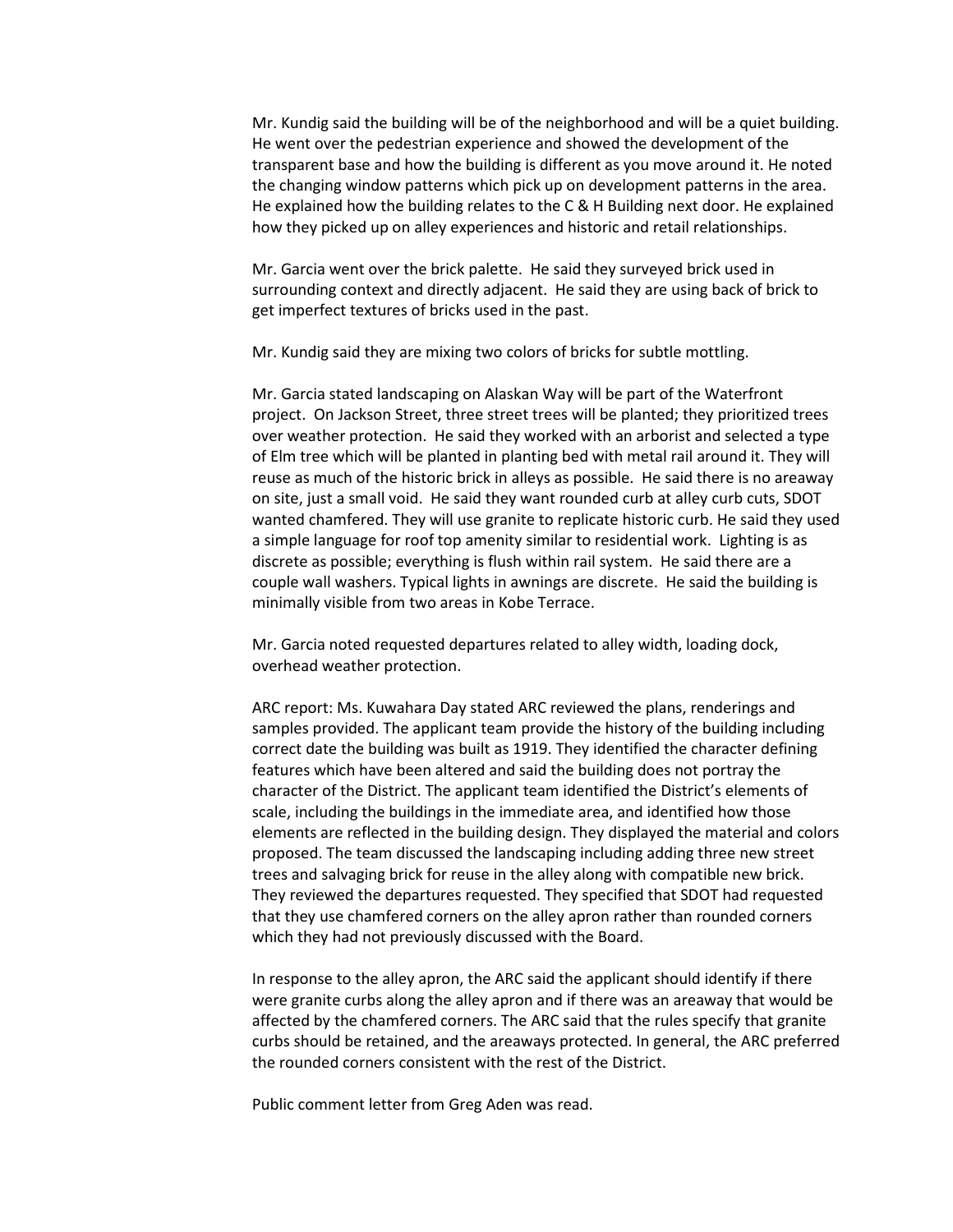The ARC appreciated the depth of the analysis of the District and the use of building design elements from the District in the building design. They thought the way the building was articulated produces a scale compatible with the area. They said the building design truly fits in with the character of the District.

They noted the alley was being repaved with brick including salvaged brick and garbage is stored inside the building.

ARC said that the Departures are reasonable and consistent with others that they have approved.

ARC recommended approval.

Staff report: Ms. Nashem noted for discussion, but not limited to these points:

Architectural or historic significance. The SMC23.66.115 Demolition asks the Board to determine if the building or structure has no architectural or historic significance; or if any part of the building should be retained because it is significant. The Building has been listed on the District National Register listing as Historic, Non-contributing. Historic because it was built during the period of significance and non-contributing because it has been altered and had lost integrity. The Board should discuss the history of the building and alterations. The National Register listing is one factor to consider as well as the alterations to character defining features of the building and whether it architectural or historic significance that contributes (or not) to the local review district overall.

Height, bulk and scale. The Board should also discuss height, bulk and scale including how it compares to other buildings within a block and the specific design elements create a scale compatible to the surrounding structures and to the District. The maximum height limit on this lot is 100 feet for an office building. The applicant is proposing 100 feet for the pending application. The Board should refer to SMC 23.66.180, which relates to "Exterior building design" and the definition of "scale" at SMC 23.84A.036.

SMC 23.66.180 provides in relevant part:

To complement and enhance the historic character of the District and to retain the quality and continuity of existing buildings, the following requirements shall apply to exterior building design:

B. Scale. Exterior building facades shall be of a scale compatible with surrounding structures. Window proportions, floor height, cornice line, street elevations and other elements of the building facades shall relate to the scale of the buildings in the immediate area.

#### SMC 23.84A.036

"Scale" means the spatial relationship among structures along a street or block front, including height, bulk and yard relationships.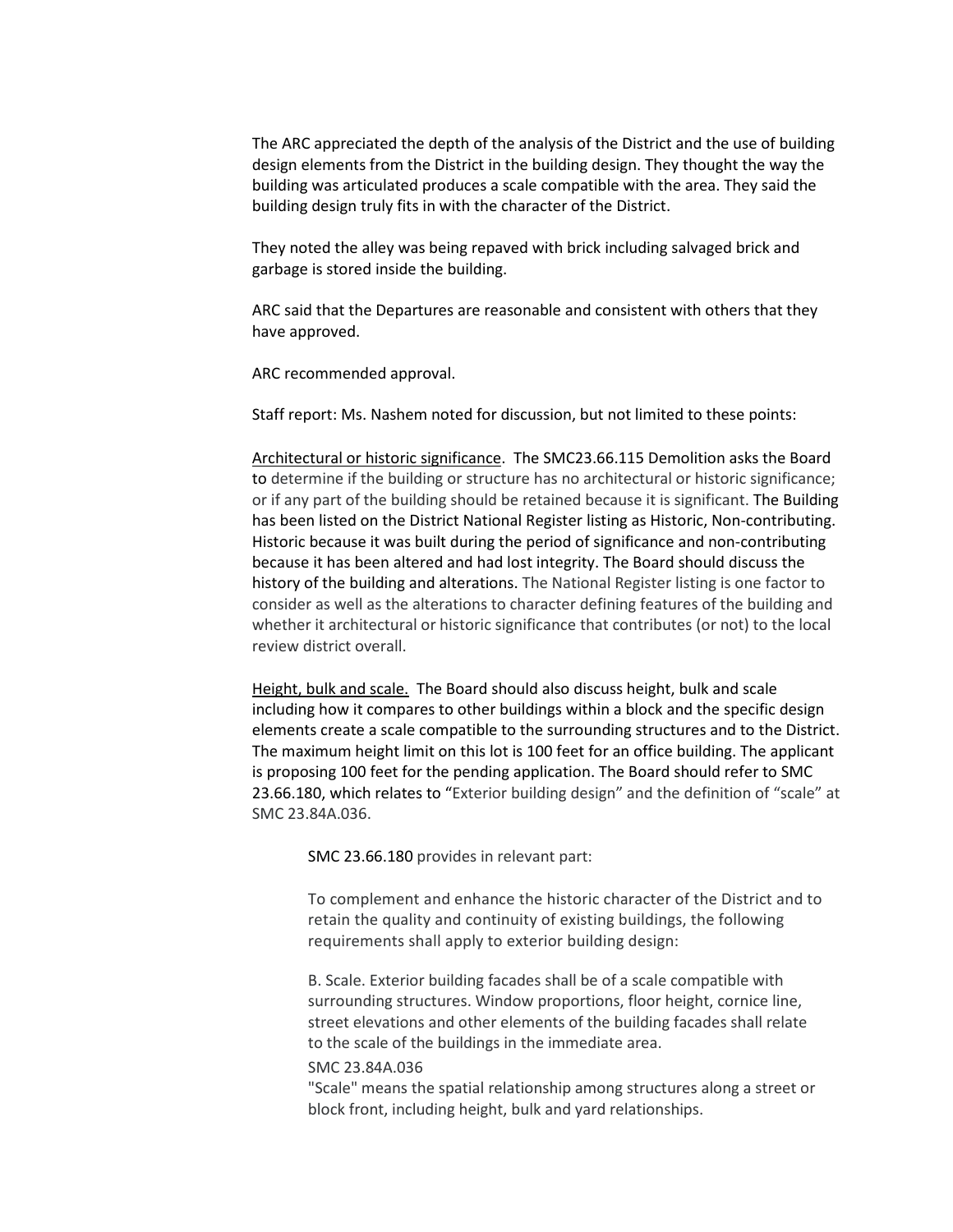#### Rooftop Amenity Area.

See SMC 23.66.140.C.4.j for height, set back and coverage requirements when a rooftop amenity is included.

The amenity space can be allowed up to 15 feet and the elevator is allowed up to 20 feet. Set back Is 30 feet from the street.

Materials and colors. The Board should also discuss materials and colors of the structure. Please refer to SMC 23.66.180 and the District Rules for guidance on materials and colors.

#### SMC 23.66.180.A provides:

A. Materials. Unless an alternative material is approved by the Department of Neighborhoods Director following Board review and recommendation, exterior building facades shall be brick, concrete tinted a subdued or earthen color, sandstone or similar stone facing material commonly used in the District. Aluminum, painted metal, wood and other materials may be used for signs, window and door sashes and trim, and for similar purposes when approved by the Department of Neighborhoods Director as compatible with adjacent or original uses, following Board review and recommendation.

The Board should also refer to Secretary of Interior's Standard 9 which seeks new development to be "differentiated from the old and compatible with the historic materials, features, size, scale and proportion, and massing to protect the integrity of the property and its environment" and Preservation Brief 14 because the application involves a new building being an addition to a Historic District The article provided by the Secretary of Interior on revising Brief 14 talks about how to apply Brief 14 to new construction in a historic district.

"Another topic that is not included in the brief because it is not an addition is new construction on the site of a historic building or adjacent to a historic property. New construction as it relates to historic buildings may sometimes also be considered infill. It is reviewed in rehabilitation projects from the standpoint of how it impacts the character of the historic building and, when applicable, the historic district in which it is located. The historic property must remain predominant and its historic character must be retained. Generally, the same recommendations for compatible new additions apply equally to new construction."

Land Use Departures. While the Board has expressed support for departures, at its August 1, 2018 meeting departures are included in this final design. Specifically, the SMC23.66.170 B. To mitigate the potential impacts of required loading on the District, the Director of Neighborhoods, after review and recommendation by the Preservation Board, may waive or reduce required loading if reasonable application of the loading standards will adversely affect the visual character of the District. The Board should reiterate the consideration of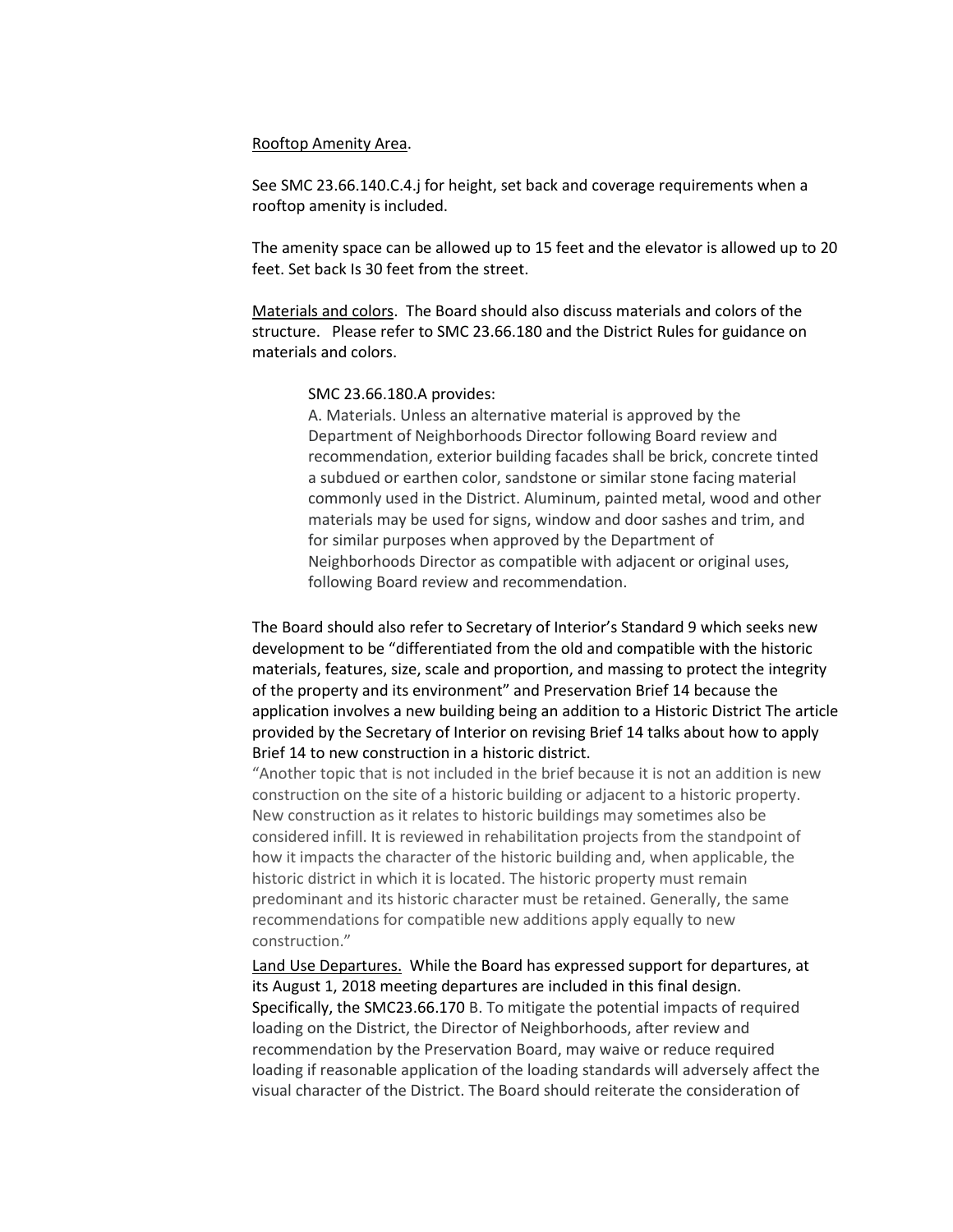the reduced loading zones. The Board should express how departure would result in a development that better meets the requirements of this [Chapter 23.66,](https://library.municode.com/wa/seattle/codes/municipal_code?nodeId=TIT23LAUSCO_SUBTITLE_IIILAUSRE_CH23.66SPREDI) the district use and development standards, and the purpose for creating the district.

Board Questions:

Ms. McIntosh said the street tree should be the London Plane.

Mr. Garcia said that the City Arborist said the London Plane is problematic.

Ms. O'Donnell said to protect the areaway at 80 S. Jackson during construction.

Ms. Kuwahara Day asked where brick will be reused.

Mr. Garcia said that alley bricks will be used for runnel so you can get a feel for how they fit in the context.

Ms. McIntosh asked if any of the load bearing timber from the existing building would be preserved.

Mr. Garcia said that it is consistent for them to incorporate any historic materials in projects but there is some concern about contamination because of the petrol station that used to be there. He said they intend to reuse timbers that are not hazardous, and they will salvage what is possible. Any bricks not used will go to storage.

#### Public Comment:

Greg Aden, Save Our Square (SOS), cited an article by Jeffrey Ochsner. He said that the garage is a significant contributing structure, largely preserved. He said they appealed the last iteration of this project. He said the building is an early cast in place structure and the only changes are to the windows and cornice; the stucco is original. He said Rhoda Lawrence said there was a lack of integrity. He said Larry Johnson said it is only missing the cornice and steel industrial sash and it looks close to what it looked like originally. He said it is intact and should be saved. He said the building is representative of the rising auto ownership and commuting. He said it is representative of the third era of Pioneer Square district construction and is part of an architectural ensemble that makes the district noteworthy. He asked why save others and not this one? He said not to eliminate history; the building should be deemed contributing.

Susan Peresien, 80 S. Jackson resident, echoed Messrs. Aden and Ochsner's comments. She said the work seen here is beautiful, but it is not in keeping with the neighborhood. She said this building is a historic asset and tearing it down would be a mistake. She said that newer is not always better. She said three years ago University of Washington wanted to tear down the Nuclear Science Building. She said in her role as Superior Court Judge she ruled in favor of University of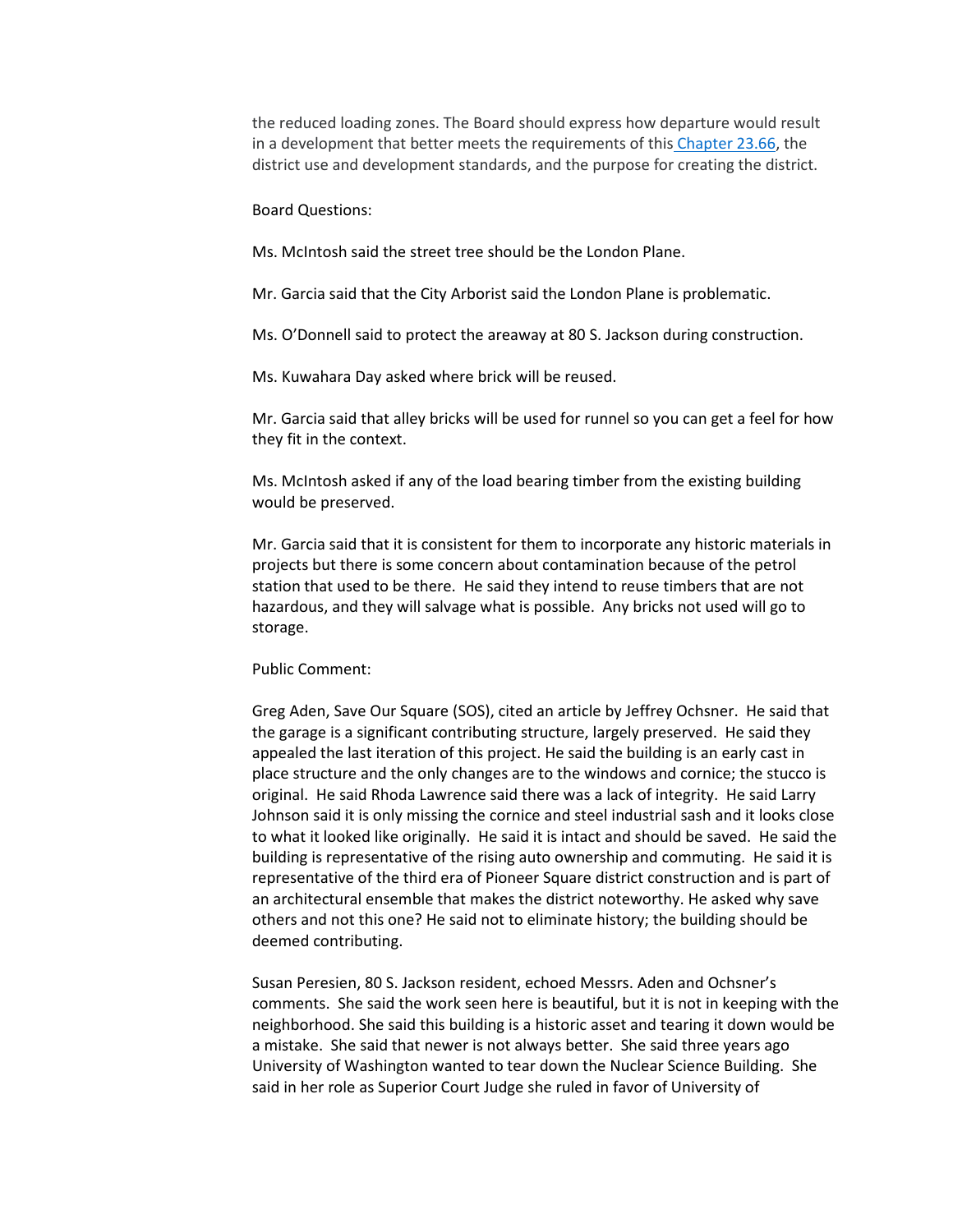Washington. She said the decision was reversed by the Supreme Court, but the building had already been torn down. She said she appreciated all the work.

Leslie Hayes said she submitted comments.

Karen True, Alliance for Pioneer Square, supported the project and was excited about the alley attention and the great connection to the waterfront.

Adam Michelson, owner C & H Building next door, said he enthusiastically supported demolition, construction and the departures but gave a nod to Mr. Aden and Save Our Square. He noted frustration about massing and scale on the previous owner's project at this site. He said Olson Kundig is treating the elements of scale as an asset, the other developer was fighting it. He said they solved the scale and massing issues to make the building fit in. He expressed concern about alley restoration and asked for more information on brick restoration. He said that is the primary entrance to his building. He wants to see the transition from remaining alley and how that will work into the restoration. Regarding the apron on to Jackson he asked if there is a relationship on Main Street and if there is a step-off or an actual curb.

Ali Ghamberi said he appreciated keeping Pioneer Square intact. He said that Pioneer Square is important, and he recently invested a large sum of money in Good Art, and Cherry Street Coffee in Occidental Park. He supported the project.

York Wong, Pioneer Square resident, said he named the alley 'South Post Alley". He said of all the alleys in Pioneer Square, this has the most historic pavers from bricks from after the fire. He pointed out original pavers in 70-80% of the alley. He said before signing off on this project, to think of the value and contribution of original brick. He said what was missing in the presentation was that not a single car or auto was shown in slides and what impact this building will have on Pioneer Square and the larger City. He said the traffic study provided was antiquated. He said the metrics were done based on  $1<sup>st</sup>$  and Main which is not reflective of this site. He said this area is ground zero for traffic jam and that was not mentioned. He cited an August 14, 2019 Seattle Times article that said it took 45 minutes to go four blocks; he will provide a photo of traffic at this site.

Mr. Aden said to deny the application. He said in January 2016 SOS appealed the decision and the Hearing Examiner found in SOS's favor – that the building was out of scale. He said the last design was four times the scale; this design is three times the scale. He said scale is a valid objection when it is three times the mass.

Board Discussion:

#### Demolition

Ms. O'Donnell said she was in favor of demolition of the existing building. She said to reuse wood timbers if they are not contaminated. She said the Frye and McCrea are existing examples parking garages in the district. She said a 1974 survey found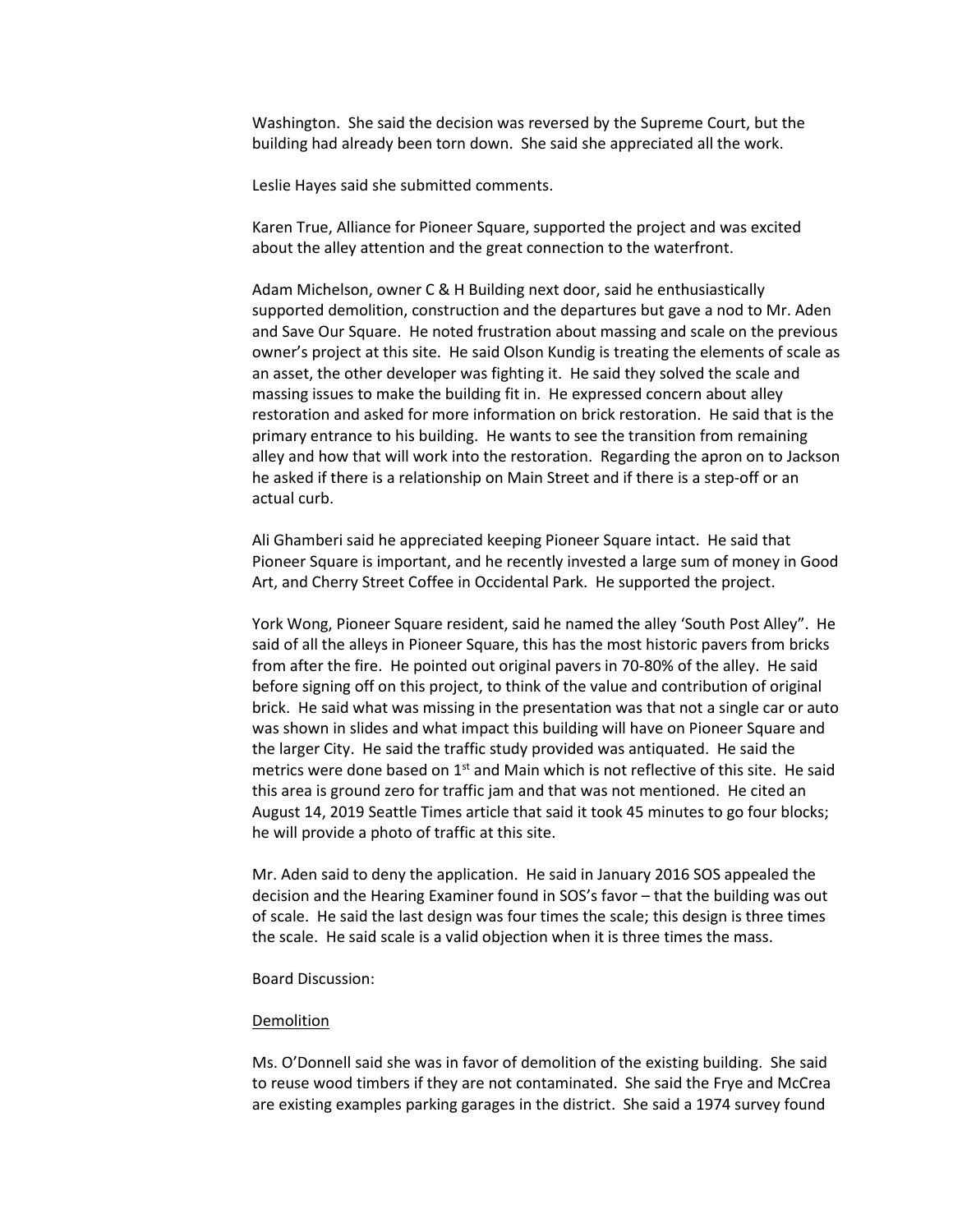this building to be insignificant and non-contributing. She said DAHP agreed. She said the windows were changed, cornice removed, parapet removed, repair section and gas pump were removed.

Ms. Nashem noted that financing is in place for two-year completion.

Ms. Hoyt asked if it is currently a fully functioning garage.

Ms. O'Donnell said it is.

Ms. Nashem said over time the National Register has used different terms. She said currently it is historic contributing to reflect buildings built during the period of significance with integrity; historic non-contributing to reflect buildings built during the period of significance but altered so as to no longer contribute; and non-historic non-contributing which reflects buildings not built in the period of significance. She said this is a piece of information in looking at the bigger picture of how a building contributes to the district.

Ms. Collie said the board cannot approve demolition of a building without approval of the new one.

Ms. Nashem said that is correct.

Ms. Hoyt supported demolition. She said it is from the time period, built in 1919, but it doesn't contribute any longer. She said to keep the story of what it was with a plaque -a homage to what was there. She said not to prioritize a building like this.

Ms. Collie agreed. She said to salvage anything possible tells a meaningful story.

Ms. McIntosh said the applicant committed to use as much of the existing timber material as possible, marking time of how the building was created.

Ms. Kuwahara Day concurred.

In his absence Mr. Rolluda's comments were read into the record. He said it is one of the few garages in the district. He said to use salvageable materials if possible. He suggested a plaque honoring the history of the building.

Ms. O'Donnell said not to limit to a plaque but the motion should indicate a desire for interpretation of history of previous use as a garage.

Greg Smith said it is a value they plan already; they are happy to use what they can.

#### Height, Bulk, Scale

Ms. Collie appreciated the depth of study into the neighborhood and bringing forth characteristics to the new structure. She said they catalogued elements of characteristics and took note of everything in district – light wells, roof patterns, ect.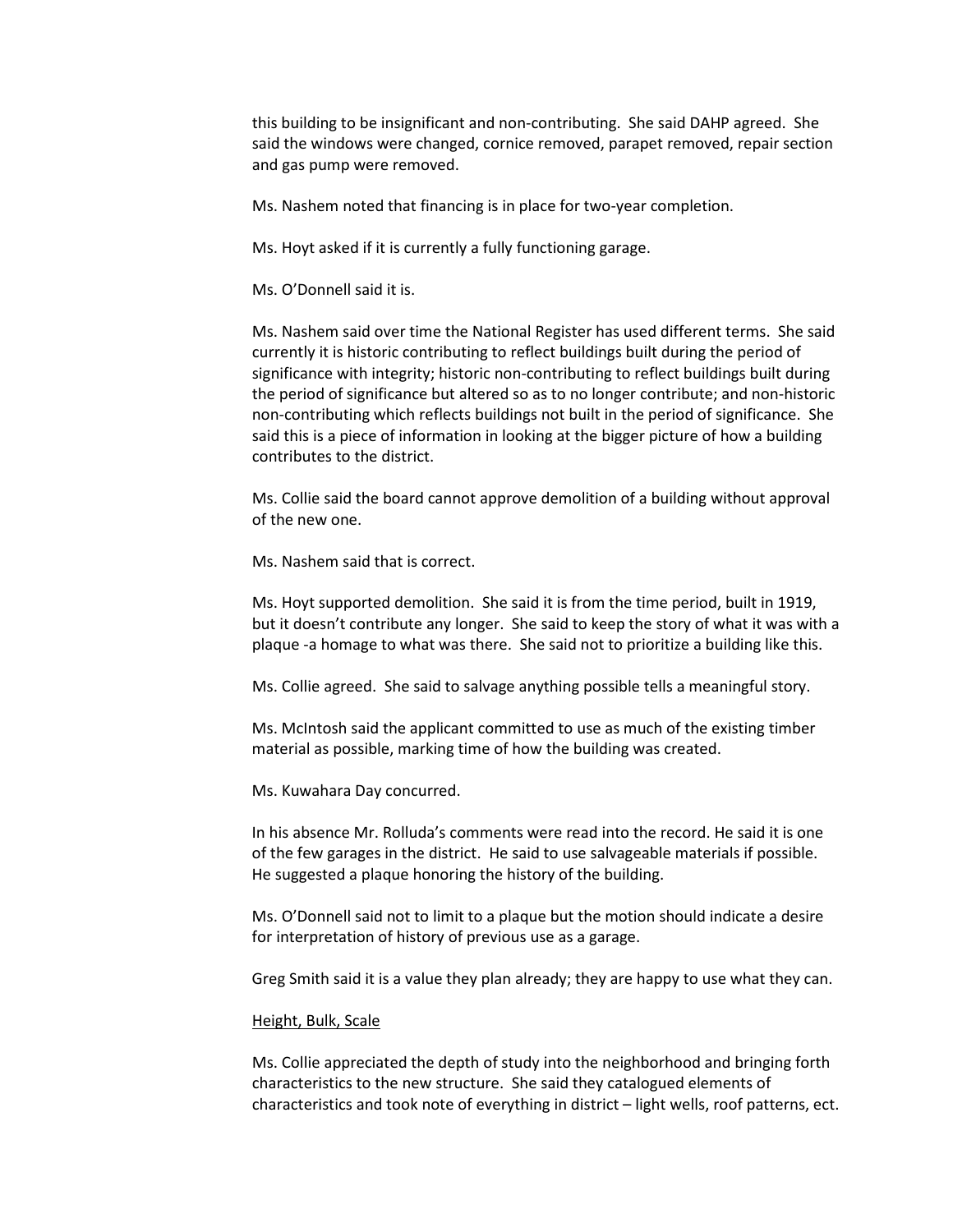She said the new building is very representative and is in theme of a good fit in the neighborhood.

Ms. O'Donnell agreed. She noted the varying heights in many blocks in Pioneer Square – the Schwabacher and Hambach buildings. She said height is not a problem and 100' is allowed. She said the building is not out of scale to other blocks.

Ms. Hoyt agreed. She said that other new buildings such as 450 Alaskan and existing 419 Occidental were taller. She said the team has done an excellent job of breaking up the mass  $1/3 - 2/3$ . She said the storefronts and articulation are a success; it feels like multiple buildings. She said the new building is more attractive than what is there now. She said the design intent is impressive.

Ms. Curran said it is worth noting that scale is defined in the Rules; she cited SMC SMC23.84A.036. She said in this context, scale is compatible with the district and surrounding structures.

Ms. Kuwahara Day appreciated the corner and stepdown, bulk and scale, window proportions, secondary facades as representative of district.

Ms. O'Donnell said the light well slight cant helps break up the scale. She said it doesn't feel like a single building from any direction. She said she appreciated the warehouse type and modern look windows that is similar to Schwabacher building. She said the secondary façade is simple like the Smith block. She said the varied brick brings the building down to more of a pedestrian level. She said the glass will be clear as possible. They have done a nice job on the lighting; it is functional but subdued and the focus is on the light and not the fixtures.

Ms. McIntosh said the planter bed is discouraged in District Rules. She asked who will maintain them.

Mr. Smith said the City will maintain them.

Ms. O'Donnell said the east-west alley is preferred entry for parking and loading entrances and even Nord Alley which is a Festival Street still serves as a parking entrance and they manage that nicely. She said the irregular roof top adds to the reduction of scale. She asked if there was any plan for the entire alley.

Ms. Nashem said there is not an overall plan; the board has previously approved brick restoration behind the C & H Building. Unless there is utility work, nothing is planned.

#### **Departures**

Regarding the 2' reduction along the property line, Ms. O'Donnell said it makes sense to continue the historic width of the alley. She said the demarcation has been OK'd elsewhere. She said the loading dock departure with a dock management plan has been OK'd elsewhere. She cited SMC 23.66.170b. She said the building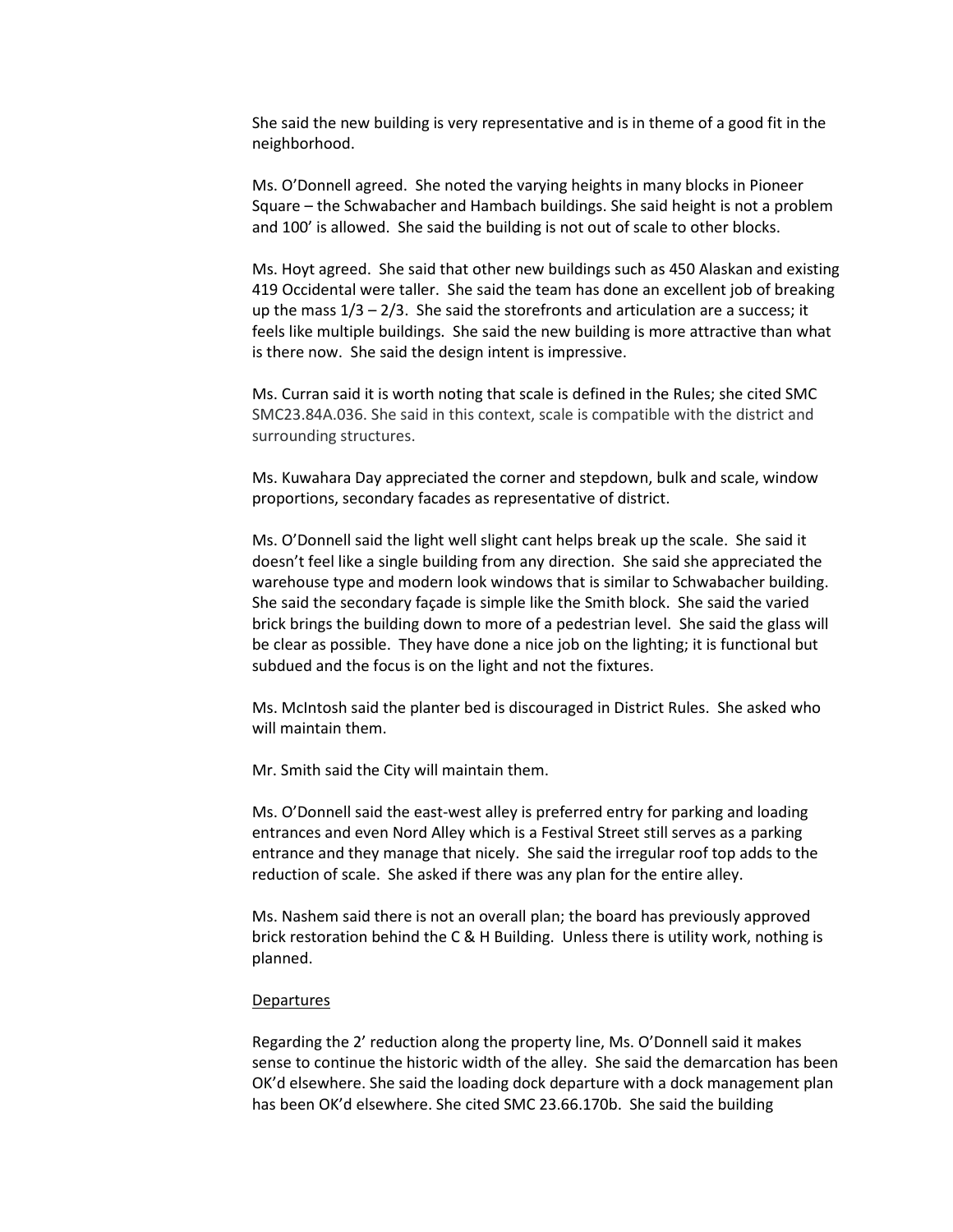character is more pleasing without it. She said canopy at entry will emphasize the articulation of pieces of the façade rather than look like a big building. She said the bus stop is just a drop-off stop, not for waiting.

Ms. Collie said XVIII Alleys says they should be repaired and repaved in original where available.

Mr. Garcia said they are salvaging all brick.

Ms. Hoyt asked if there is lighting in the alley.

Mr. Garcia said there is; it will be focused downward.

Ms. McIntosh said a loading bay provides fewer benefits to the pedestrian character of the neighborhood.

Ms. Kuwahara appreciated the design. She said to salvage as much brick as possible and to organize it better than it is now – there are concrete patches now.

Ms. O'Donnell said 80 S. Jackson areaway is significant and it is right next door.

Mr. Kundig said they are not touching it.

Ms. Nashem asked if chamfered corners might impact areaway.

Mr. Garcia said it is not a full width areaway.

Greg Aden asked the directional flow of the alley.

Mr. Garcia said it is historically one-way north.

Ms. Hoyt cited SOI 9 and said the team has done a successful job of creating a compatible but differentiated as new building. She said they have recreated the top, middle, and base. She appreciated the look and feel of the brick, window openings and recesses. She said they have done much study and have taken the best of modern technology and created a new experience that is differentiated. She said it is a nice balance.

Ms. O'Donnell said there is no faux historicism.

Ms. Hoyt noted the high-quality material.

Ms. Nashem suggested amending the motion to acknowledge the history of the building in some way, salvage as much brick as possible, restore and preserve, and granite curb as the Board discussed.

Action: I move to recommend granting a Certificate of Approval for: Demolition of the existing parking garage.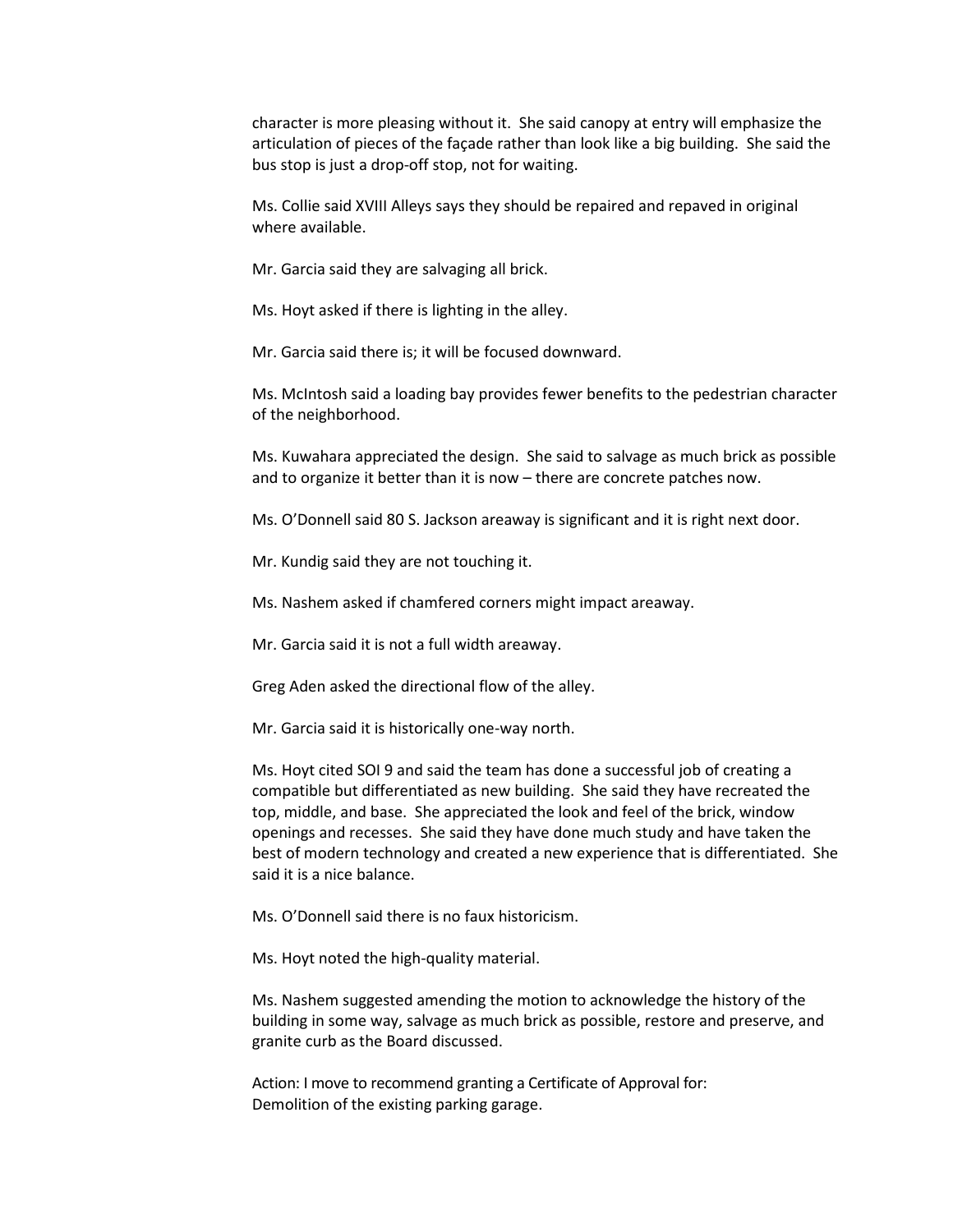Final design for new construction of a 7-story, 100-foot office building with ground floor retail and a rooftop amenity, according to the plans and materials presented with street scape and alley improvements.

Also, there will be something to commemorate the story and history of the building incorporated into this plan; along with restoring and preserving granite curbs in alley ways and throughout construction and demolition historic materials will be salvaged and reused as possible.

Materials: brick, steel, aluminum windows

Uses:

| Level P 1                | Parking: 42 spaces for vehicle parking and 40 spaces for bicycles; |
|--------------------------|--------------------------------------------------------------------|
|                          | building mechanical and storage                                    |
| Level 1                  | Retail 8037 sq feet, office 9827 sq feet, building mechanical,     |
|                          | parking, 51 (+1 on street) spaces for bicycles                     |
| Level 2 - level 7 Office |                                                                    |
| Rooftop                  | Amenity space 5,581 sq feet, terrace 12,744 sq feet                |

Departures for waiver of alley dedication, waiver of continuous overhead weather protection, and reducing the number of loading berths to one as proposed

With the condition that any salvaged bricks from the alley in excess of those required for the runnel, will either be stored with SDOT for future alley repairs or will be woven in with the new brick at the edges of the alley.

The Board makes its recommendation based on the following factors: The building proposed for demolition is listed as non-contributing to the National Register District and was determined to have no historical or architectural significance. The State Historic Preservation Officer has agreed with the project as submitted.

The proposed building design is compatible with other buildings in Pioneer Square through the use of design elements including:

base middle and top;

differentiating the alley façade from the primary facades by use of different bricks and windows style similar to other buildings in the District; Main entrances are identified through architectural design; the use of both punch windows and warehouse type windows; the way that the building design sections the building into widths that are the same as neighboring buildings along Alaskan Way through the use of articulation and the different windows styles: the use of storefronts with a base similar to other storefronts; the use of a different material and architectural design on the top floor similar to differentiation on other buildings in the district;

the use of a light well similar to other buildings in the District;

the fine textures of materials especially at pedestrian level;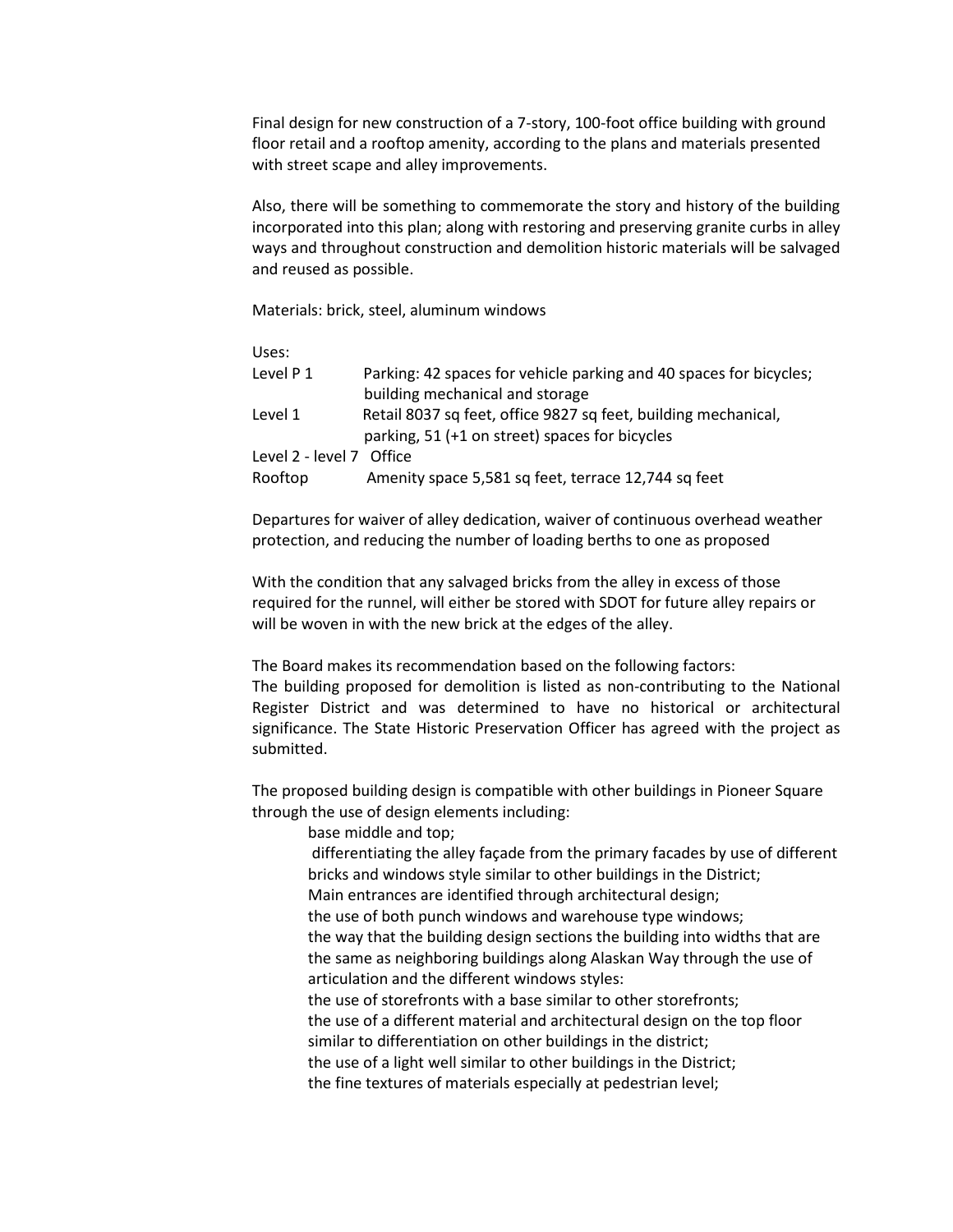all of these design elements described above allow the overall design to achieve scale compatible with buildings in the immediate area as well as the District generally.

This block will be compatible with the development pattern on blocks surrounding the site which also include a mix of building heights that are short, medium and tall.

Brick, steel, aluminum windows are materials that are compatible with other building in the District.

The red brick colors and the use of different mortar treatments and colors is compatible with buildings in the District.

The brick alley with salvaged brick integrated and other landscape features are compatible with the District.

#### Use are permitted uses

Access to parking and loading is off the alley as preferred in SMC23.66.170 Application of the loading standards will adversely affect the visual character of the District; therefore, the loading is reduced from 3 to one with the condition the building owner develop a dock plan to manage loading needs of the building.

The Board directs staff to prepare a written recommendation of approval based on considering the application submittal and Board discussion at the *August 21,* 2019 public meeting and forward this written recommendation to the Department of Neighborhoods Director.

The building complies with the following district rules and Seattle Municipal Code and Secretary of Interior Standards;

#### **SMC**

#### **23.66.030 Certificates of Approval required**

#### **23.66.050 - Departure from Land Use Code requirements**

A. An applicant seeking a certificate of approval for new multifamily, commercial or major institution development, that is not otherwise subject to design review pursuant to [Section 23.41.004,](https://library.municode.com/wa/seattle/codes/municipal_code?nodeId=TIT23LAUSCO_SUBTITLE_IIILAUSRE_CH23.41DERE_23.41.004AP) may also seek land use code departures from the Special Review Board. A Special Review Board may recommend granting a departure where an applicant demonstrates that departure would result in a development that better meets the requirements of this [Chapter 23.66,](https://library.municode.com/wa/seattle/codes/municipal_code?nodeId=TIT23LAUSCO_SUBTITLE_IIILAUSRE_CH23.66SPREDI) the district use and development standards, and the purpose for creating the district.

#### **23.66.100 - Creation of district, legislative findings and purpose**

A. During the City of Seattle's relatively brief history, it has had little time in which to develop areas of consistent historical or architectural character. It is recognized that the Pioneer Square area of Seattle contains many of these rare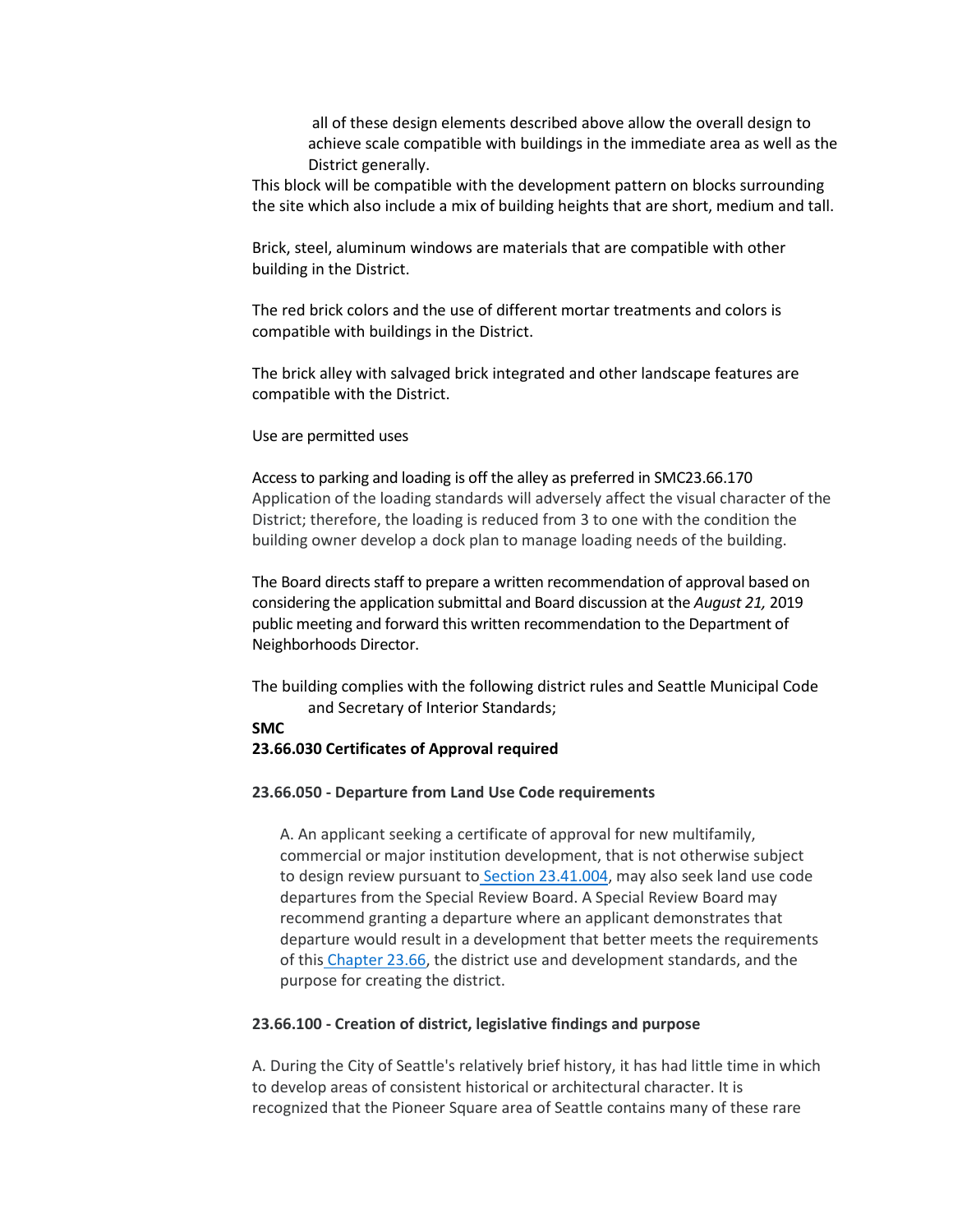attributes and consequently is an area of great historical and cultural significance. Further, the regional sports stadiums, constructed in and near the Pioneer Square area, and the traffic and activities that they generate have resulted in adverse impacts upon the social, cultural, historic and ethnic values of the Pioneer Square area. To preserve, protect, and enhance the historic character of the Pioneer Square area and the buildings therein; to return unproductive structures to useful purposes; to attract visitors to the City; to avoid a proliferation of vehicular parking and vehicular-oriented uses; to provide regulations for existing on-street and off-street parking; to stabilize existing housing, and encourage a variety of new and rehabilitated housing types for all income groups; to encourage the use of transportation modes other than the private automobile; to protect existing commercial vehicle access; to improve visual and urban relationships between existing and future buildings and structures, parking spaces and public improvements within the area; and to encourage pedestrian uses, there is established as a special review district, the Pioneer Square Preservation District. The boundaries of the District are shown on Map A for  $23.66.100$   $221$  and on the Official Land Use Map.

#### **23.66.115 - Demolition approval**

A. Demolition or removal of buildings or other structures in the District is prohibited unless approved by the Department of Neighborhoods Director. Except as provided in subsection B below, no approval shall be given for building demolition or removal unless the following prerequisites are met:

1. The Director of Neighborhoods, following a recommendation by the Preservation Board, determines that the building or structure has no architectural or historic significance; and

2. Use and design of the replacement structure has been approved by the Department of Neighborhoods Director; and

3. Proof acceptable to the Department of Neighborhoods Director of a valid commitment for interim and long-term financing for the replacement structure has been secured. In addition to other proof, the Department of Neighborhoods Director may accept a bond, letter of credit or cash deposit as a demonstration that the project has adequate financial backing to ensure completion; and

4. Satisfactory arrangements have been made for retention of any part of the structure's facade which the Department of Neighborhoods Director, following a recommendation by the Preservation Board, determines to be significant; and

5. Satisfactory assurance is provided that new construction will be completed within two (2) years of demolition.

#### **23.66.120 - Permitted uses**

A. All uses are permitted outright except those that are specifically prohibited b[y](https://library.municode.com/wa/seattle/codes/municipal_code?nodeId=TIT23LAUSCO_SUBTITLE_IIILAUSRE_CH23.66SPREDI_SUBCHAPTER_IIPISQPRDI_23.66.122PRUS) [Section 23.66.122](https://library.municode.com/wa/seattle/codes/municipal_code?nodeId=TIT23LAUSCO_SUBTITLE_IIILAUSRE_CH23.66SPREDI_SUBCHAPTER_IIPISQPRDI_23.66.122PRUS) and those that are subject to special review as provided in Section 23.66.124.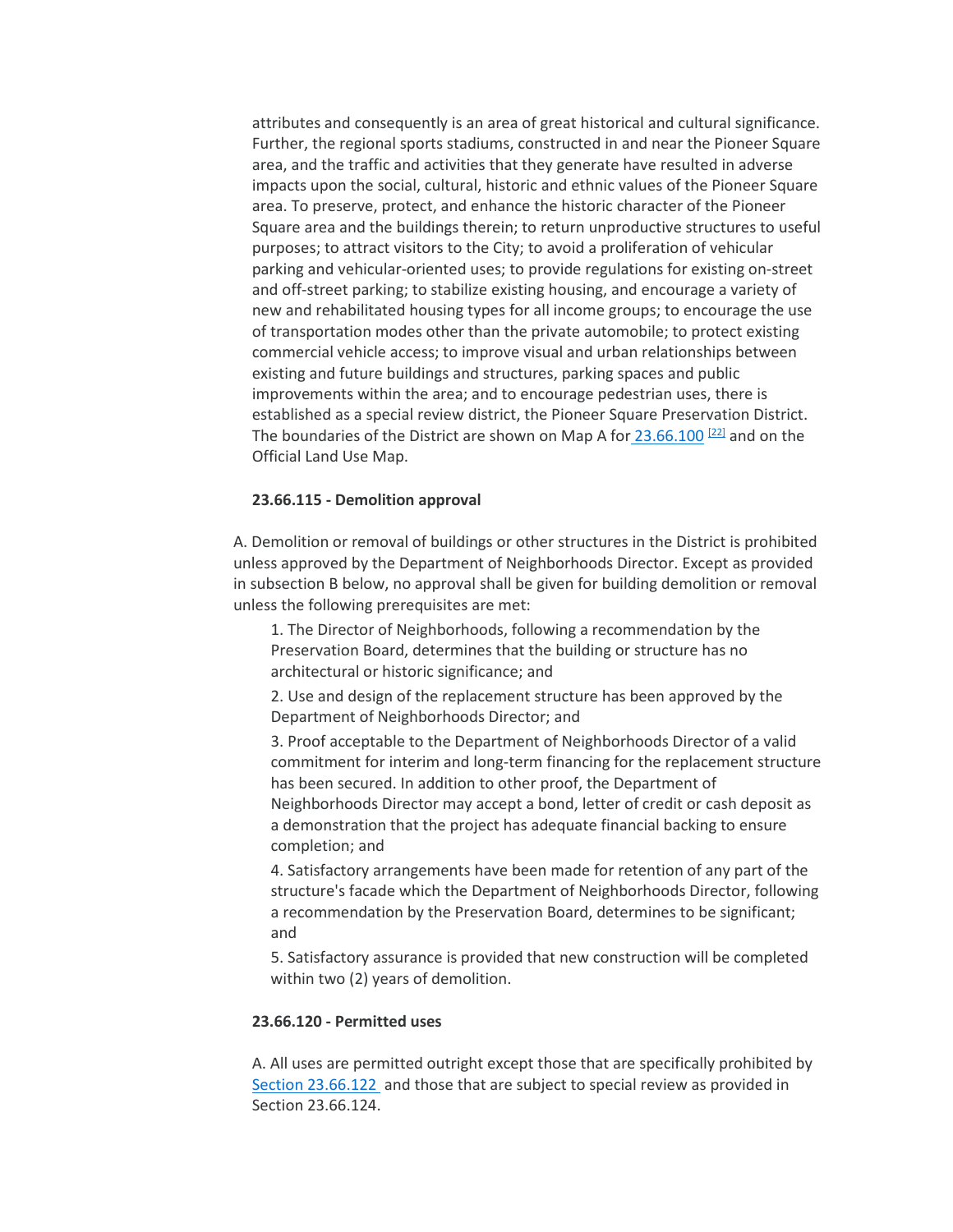#### **23.66.122 - Prohibited uses**

A. The following uses are prohibited in the Pioneer Square Preservation District as both principal and accessory uses:

- 1. Retail ice dispensaries;
- 2. Plant nurseries;
- 3. Frozen food lockers;
- 4. Animal shelters and kennels;
- 5. Pet daycare, except as permitted as a street-level use in subsection 23.49.180.F if an applicant elects to use added height under the provisions of [Section 23.49.180;](https://library.municode.com/wa/seattle/codes/municipal_code?nodeId=TIT23LAUSCO_SUBTITLE_IIILAUSRE_CH23.49DOZO_SUBCHAPTER_VPISQMI_23.49.180ADHEPS85-120ZO)

6. Automotive sales and service, except gas stations located in parking garages;

- 7. Marine sales and service;
- 8. Heavy commercial services;
- 9. Heavy commercial sales;
- 10. Adult motion picture theaters;
- 11. Adult panorams;
- 12. Bowling alleys;
- 13. Skating rinks;
- 14. Major communication utilities;
- 15. Advertising signs and off-premises directional signs;
- 16. Transportation facilities, except passenger terminals, rail transit
- facilities, parking garages, and streetcar maintenance bases;
- 17. Outdoor storage;
- 18. Jails;
- 19. Work-release centers;
- 20. General and heavy manufacturing uses;
- 21. Solid waste management;
- 22. Recycling uses;
- 23. Major marijuana activity; and
- 24. High-impact uses.

#### **23.66.140 - Height**

- A. Maximum Height. Maximum structure height is regulated by Section [23.49.178](https://library.municode.com/wa/seattle/codes/municipal_code?nodeId=TIT23LAUSCO_SUBTITLE_IIILAUSRE_CH23.49DOZO_SUBCHAPTER_VPISQMI_23.49.178PISQMISTHE) Pioneer Square Mixed, structure height.
- C. Rooftop features and additions to structures

1. The height limits established for the rooftop features described in this [Section](https://library.municode.com/wa/seattle/codes/municipal_code?nodeId=TIT23LAUSCO_SUBTITLE_IIILAUSRE_CH23.66SPREDI_SUBCHAPTER_IIPISQPRDI_23.66.140HE)  [23.66.140](https://library.municode.com/wa/seattle/codes/municipal_code?nodeId=TIT23LAUSCO_SUBTITLE_IIILAUSRE_CH23.66SPREDI_SUBCHAPTER_IIPISQPRDI_23.66.140HE) may be increased by the average height of the existing street parapet or a historically substantiated reconstructed parapet on the building on which the rooftop feature is proposed.

4. Height limits for rooftop features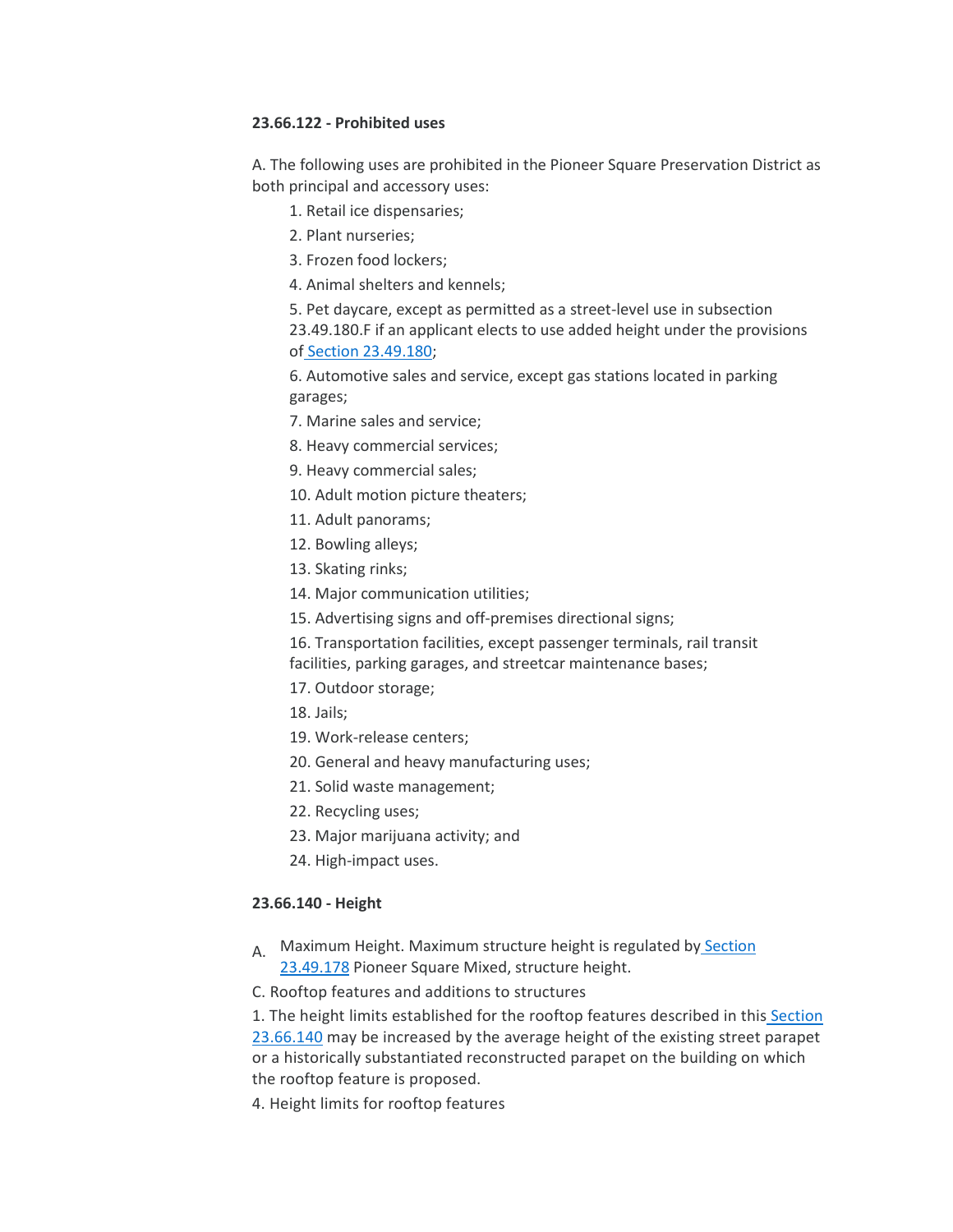a. Religious symbols for religious institutions, smokestacks, and flagpoles may extend up to 50 feet above the roof of the structure or the maximum height limit, whichever is less, except as regulated in [Chapter 23.64,](https://library.municode.com/wa/seattle/codes/municipal_code?nodeId=TIT23LAUSCO_SUBTITLE_IIILAUSRE_CH23.64AIHEOVDI) provided that they are a minimum of 10 feet from all lot lines.

b. For existing structures, open railings, planters, clerestories, skylights, play equipment, parapets, and firewalls may extend up to 4 feet above the roof of the structure or the maximum height limit, whichever is less. For new structures, such features may extend up to 4 feet above the maximum height limit. No rooftop coverage limits apply to such features regardless of whether the structure is existing or new.

c. Solar collectors, excluding greenhouses, may extend up to 7 feet above the roof of the structure or the maximum height limit, whichever is less, with unlimited rooftop coverage, provided they are a minimum of 10 feet from all lot lines. For new structures, solar collectors may extend up to 7 feet above the maximum height limit, except as provided in subsection 23.66.140.C.4.j.1, and provided that they are a minimum of 10 feet from all lot lines.

d. The following rooftop features may extend up to 8 feet above the roof or maximum height limit, whichever is less, if they are set back a minimum of 15 feet from the street and 3 feet from an alley. They may extend up to 15 feet above the roof if set back a minimum of 30 feet from the street. A setback may not be required at common wall lines subject to review by the Preservation Board and approval by the Department of Neighborhoods Director. The combined coverage of the following listed rooftop features shall not exceed 15 percent of the roof area:

- 1) solar collectors, excluding greenhouses;
- 2) stair and elevator penthouses;
- 3) mechanical equipment;

g. Screening of rooftop features. Measures may be taken to screen rooftop features from public view subject to review by the Preservation Board and approval by the Department of Neighborhoods Director. The amount of rooftop area enclosed by rooftop screening may exceed the maximum percentage of the combined coverage of rooftop features listed in subsection 23.66.140.C.4.d. In no circumstances shall the height of rooftop screening exceed 15 feet above the maximum height limit or height of an addition permitted according to subsection 23.66.140.C.4.i or otherwise, whichever is higher.

j. Enclosed rooftop recreational spaces for new structures

1) If included on new structures, enclosed rooftop recreational spaces and solar collectors may exceed the maximum height limit by up to 15 feet. The applicant shall make a commitment that the proposed development will meet the green building standard and shall demonstrate compliance with that commitment, all in accordance wit[h](https://library.municode.com/wa/seattle/codes/municipal_code?nodeId=TIT23LAUSCO_SUBTITLE_IIILAUSRE_CH23.58DGRBUST) [Chapter 23.58D,](https://library.municode.com/wa/seattle/codes/municipal_code?nodeId=TIT23LAUSCO_SUBTITLE_IIILAUSRE_CH23.58DGRBUST) and meet a Green Factor requirement of .30 or greater according to the provisions of [Section 23.86.019.](https://library.municode.com/wa/seattle/codes/municipal_code?nodeId=TIT23LAUSCO_SUBTITLE_IVAD_CH23.86ME_23.86.019GRFAME) Each enclosed rooftop recreational space shall include interpretive signage explaining the sustainable features employed on or in the structure. Commercial, residential, or industrial uses shall not be established within enclosed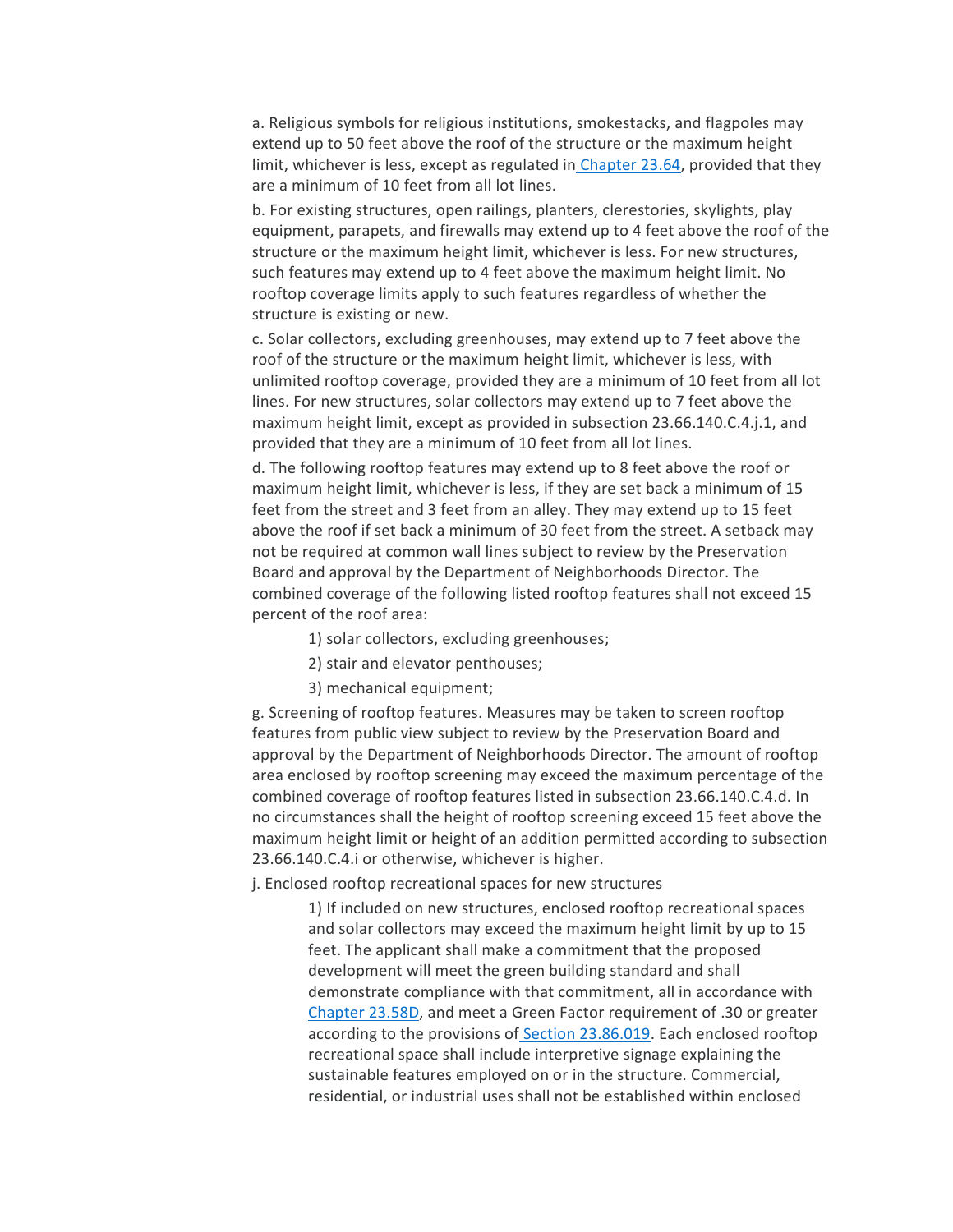rooftop recreational spaces that are allowed to exceed the maximum height limit under this subsection 23.66.140.C.4.j.

2) Elevator penthouses serving an enclosed rooftop recreational space may exceed the maximum height limit by up to 20 feet.

3) Enclosed rooftop recreational spaces, mechanical equipment, and elevator and stair penthouses shall not exceed 35 percent of the roof area.

4) Enclosed rooftop recreational spaces, mechanical equipment, and elevator and stair penthouses shall be set back a minimum of 30 feet from all streets and 3 feet from all alleys. Solar collectors shall be set back as provided in subsections 23.66.140.C.4.c and 23.66.140.C.4.d.

5) Owners of structures with enclosed rooftop recreational spaces permitted pursuant to this subsection 23.66.140.C.4.j shall submit to the Director, the Pioneer Square Preservation Board, and the Director of Neighborhoods a report documenting compliance with the commitment and Green Factor requirements set forth in subsection 23.66.140.C.4.j.1.

D. New Structures. When new structures are proposed in the District, the Preservation Board shall review the proposed height of the structure and make recommendations to the Department of Neighborhoods Director who may require design changes to assure reasonable protection of views from Kobe Terrace Park.

#### **23.66.150 - Structure setbacks**

A. Structures located within Subarea A on Map C for [23.66.122](https://library.municode.com/wa/seattle/codes/municipal_code?nodeId=TIT23LAUSCO_SUBTITLE_IIILAUSRE_CH23.66SPREDI_SUBCHAPTER_IIPISQPRDI_23.66.122PRUS) and [23.66.150](https://library.municode.com/wa/seattle/codes/municipal_code?nodeId=TIT23LAUSCO_SUBTITLE_IIILAUSRE_CH23.66SPREDI_SUBCHAPTER_IIPISQPRDI_23.66.150STSE) shall cover the full width of the lot along street lot lines and have street-facing facades that abut street lot lines for the full width of portions of a structure that are up to 100 feet in height.

D. For all Subareas, modifications to setback standards may be permitted by the Director of Neighborhoods following review and recommendation by the Preservation Board if the following criteria are met:

1. A larger or smaller setback will be compatible with and not adversely affect the streetscape or publicly-owned open space; and

2. A larger or smaller setback will be compatible with other design elements, such as bulk, size and profile, of the proposed building.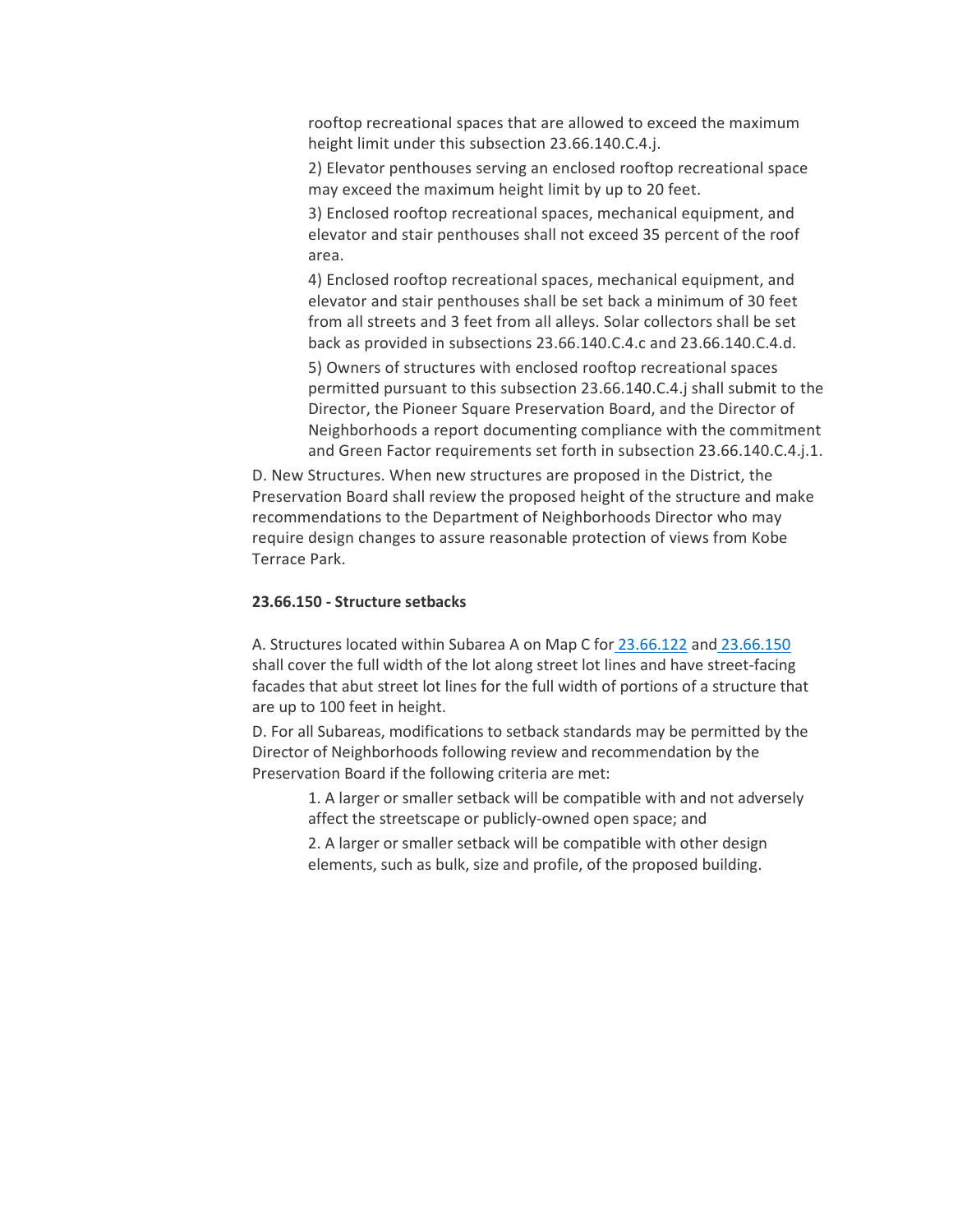

# Map C for 23.66.122 and 23.66.150

# **Pioneer Square**

**Areas for Structure Setbacks** 

A Subarea A

**B** Subarea B

 $C$  Subarea C

Map C

23.66.122 and 23.66.150

**Pioneer Square** 

©2009 City of Seattle<br>All rights reserved. No<br>warranties of any sort, including accuracy,<br>fitness or merchantability accompany this product.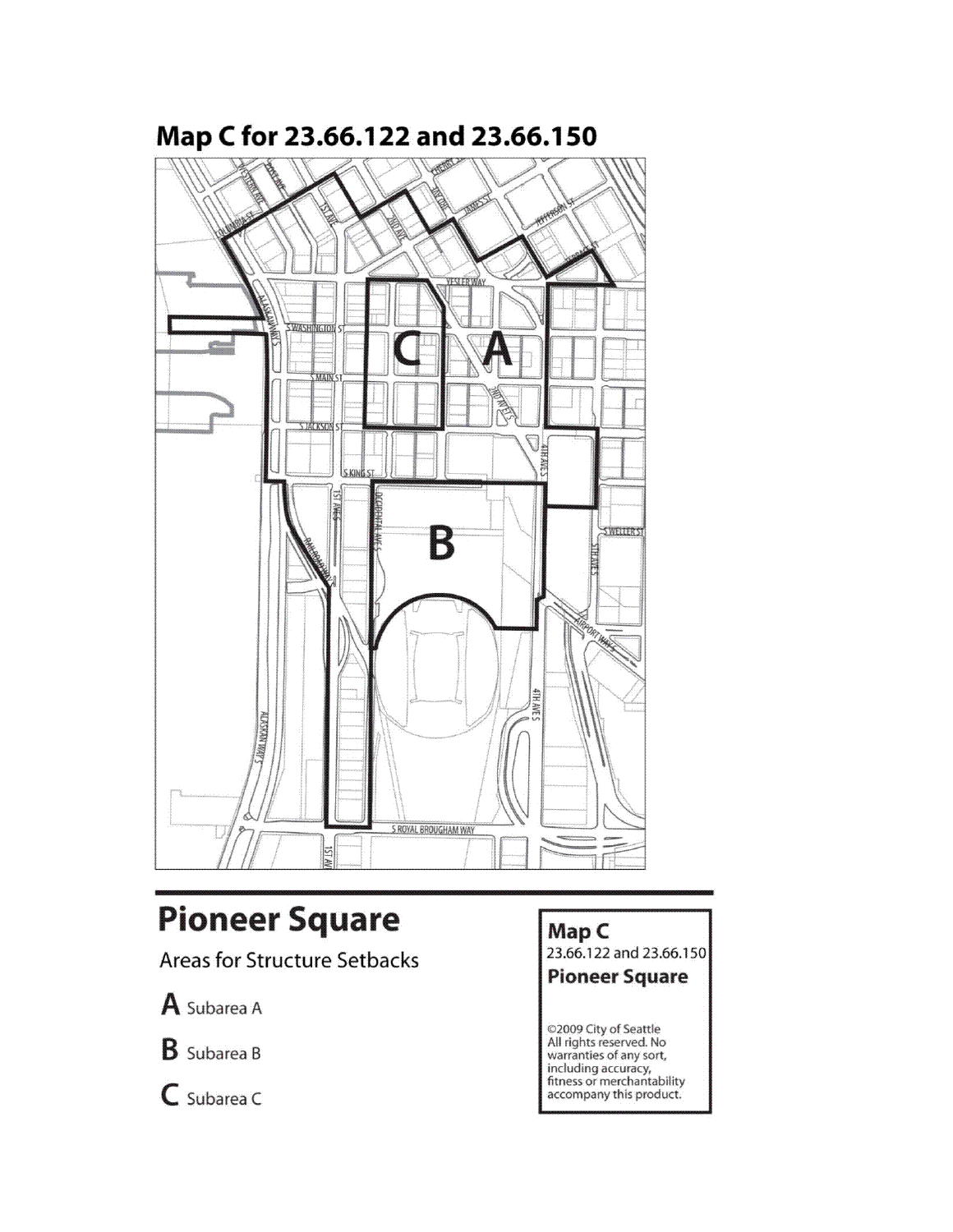#### **23.66.170 - Parking and access**

A. Parking standards in the Pioneer Square Preservation District are set forth i[n](https://library.municode.com/wa/seattle/codes/municipal_code?nodeId=TIT23LAUSCO_SUBTITLE_IIILAUSRE_CH23.49DOZO_SUBCHAPTER_IGEPR_23.49.019PAQULOACRESCLAPAAR) [Section 23.49.019.](https://library.municode.com/wa/seattle/codes/municipal_code?nodeId=TIT23LAUSCO_SUBTITLE_IIILAUSRE_CH23.49DOZO_SUBCHAPTER_IGEPR_23.49.019PAQULOACRESCLAPAAR)

B. To mitigate the potential impacts of required loading on the District, the Director of Neighborhoods, after review and recommendation by the Preservation Board, may waive or reduce required loading if reasonable application of the loading standards will adversely affect the visual character of the District.

C. If parking is provided it shall be subject to the requirements of [Section](https://library.municode.com/wa/seattle/codes/municipal_code?nodeId=TIT23LAUSCO_SUBTITLE_IIILAUSRE_CH23.54QUDESTACOREPASOWAST_23.54.030PASPACST)  [23.54.030.](https://library.municode.com/wa/seattle/codes/municipal_code?nodeId=TIT23LAUSCO_SUBTITLE_IIILAUSRE_CH23.54QUDESTACOREPASOWAST_23.54.030PASPACST)

#### D. Standards for location of access to parking

1. Access to parking and loading from alleys, and from streets that generally run east/west is preferred to access from Avenues. If a lot abuts more than one rightof-way, the location of access shall be determined by the Department of Neighborhoods Director in consultation with the Director of Transportation. This determination shall be made according to the traffic classification of the street, depicted on Map D for [23.66.170.](https://library.municode.com/wa/seattle/codes/municipal_code?nodeId=TIT23LAUSCO_SUBTITLE_IIILAUSRE_CH23.66SPREDI_SUBCHAPTER_IIPISQPRDI_23.66.170PAAC) Access shall be from rights-of-way classified as follows, from the most to least preferred (a portion of a street that is included in more than one category is considered as belonging only to the least preferred of the categories in which it is included), except when the Department of Neighborhoods Director, following review and recommendation by the Board, determines that access from the preferred right-of-way would create a hazardous condition: alleys; access streets, regardless of pedestrian classification; Class II pedestrian streets-minor arterial; Class II pedestrian streets-principal arterial; Class I pedestrian streets-minor arterial; Class I pedestrian streets-principal arterial; principal transit streets, regardless of pedestrian classification; green streets.

2. Curbcut width and the number of curbcuts permitted per street frontage shall be governed by [Section 23.54.030.](https://library.municode.com/wa/seattle/codes/municipal_code?nodeId=TIT23LAUSCO_SUBTITLE_IIILAUSRE_CH23.54QUDESTACOREPASOWAST_23.54.030PASPACST)

3. The street-level location of entrances and exits of all parking garages, if permitted, shall be permitted only if approved by the Department of Neighborhoods Director after review and recommendation by the Preservation Board. View-obscuring screening may be required as needed to reduce adverse visual impacts on the immediate area.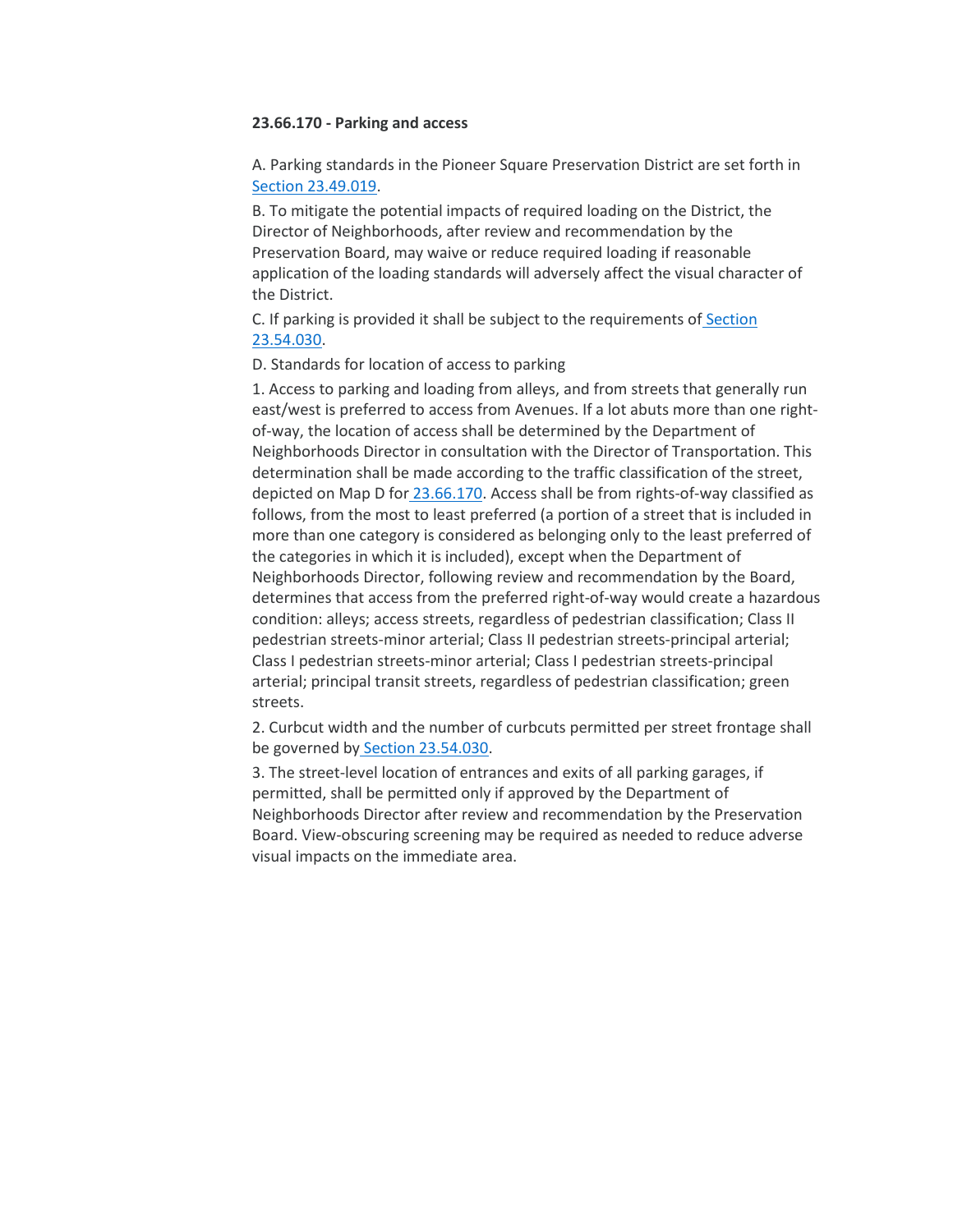**Map D for [23.66.170](https://library.municode.com/wa/seattle/codes/municipal_code?nodeId=TIT23LAUSCO_SUBTITLE_IIILAUSRE_CH23.66SPREDI_SUBCHAPTER_IIPISQPRDI_23.66.170PAAC) Pioneer Square Street Classification**

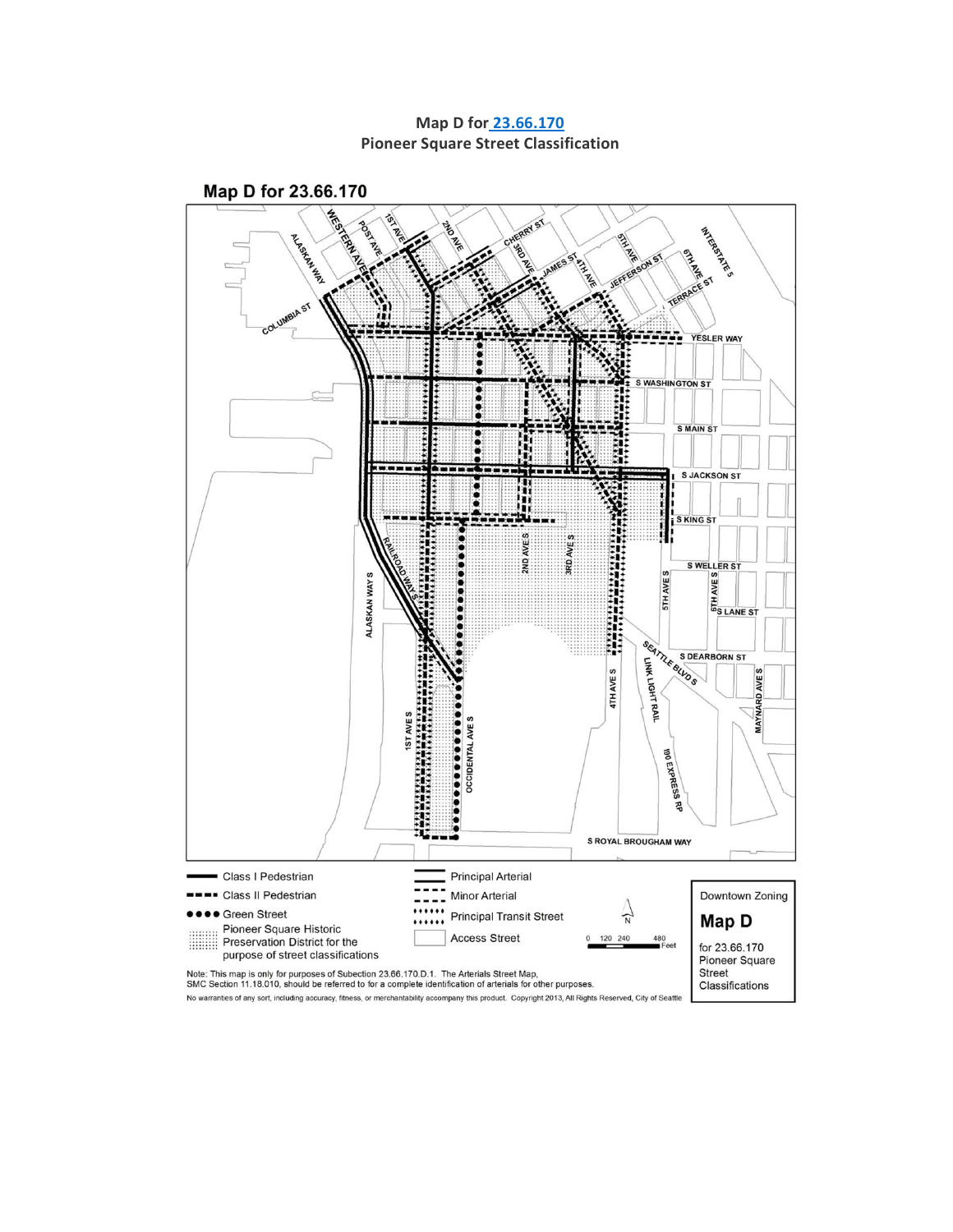#### **23.66.180 - Exterior building design.**

To complement and enhance the historic character of the District and to retain the quality and continuity of existing buildings, the following requirements shall apply to exterior building design:

A. Materials. Unless an alternative material is approved by the Department of Neighborhoods Director following Board review and recommendation, exterior building facades shall be brick, concrete tinted a subdued or earthen color, sandstone or similar stone facing material commonly used in the District. Aluminum, painted metal, wood and other materials may be used for signs, window and door sashes and trim, and for similar purposes when approved by the Department of Neighborhoods Director as compatible with adjacent or original uses, following Board review and recommendation.

B. Scale. Exterior building facades shall be of a scale compatible with surrounding structures. Window proportions, floor height, cornice line, street elevations and other elements of the building facades shall relate to the scale of the buildings in the immediate area.

SMC23.84A.036

"Scale" means the spatial relationship among structures along a street or block front, including height, bulk and yard relationships.

C. Awnings. Awnings shall be functional, serving as weather protection for pedestrians at street level, and shall overhang the sidewalk a minimum of five feet (5'). Awnings may be permitted on upper floors for the purpose of climate control. All awnings shall be of a design compatible with the architecture of buildings in the area.

#### **Pioneer Square Preservation District Rules**

III. GENERAL GUIDELINES FOR REHABILITATION AND NEW CONSTRUCTION

In addition to the Pioneer Square Preservation District Ordinance and Rules, The Secretary of the Interior's Standards for Rehabilitation with Guidelines for Rehabilitating Historic Buildings, and the complete series of Historic Buildings Preservation Briefs developed by the National Park Service shall serve as guidelines for proposed exterior alterations and treatments, rehabilitation projects, and new construction. (7/99)

New construction must be visually compatible with the predominant architectural styles, building materials and inherent historic character of the District. (7/99) Although new projects need not attempt to duplicate original facades, the design process ought to involve serious consideration of the typical historic building character and detail within the District.

The following architectural elements are typical throughout the District and will be used by the Board in the evaluation of requests for design approval: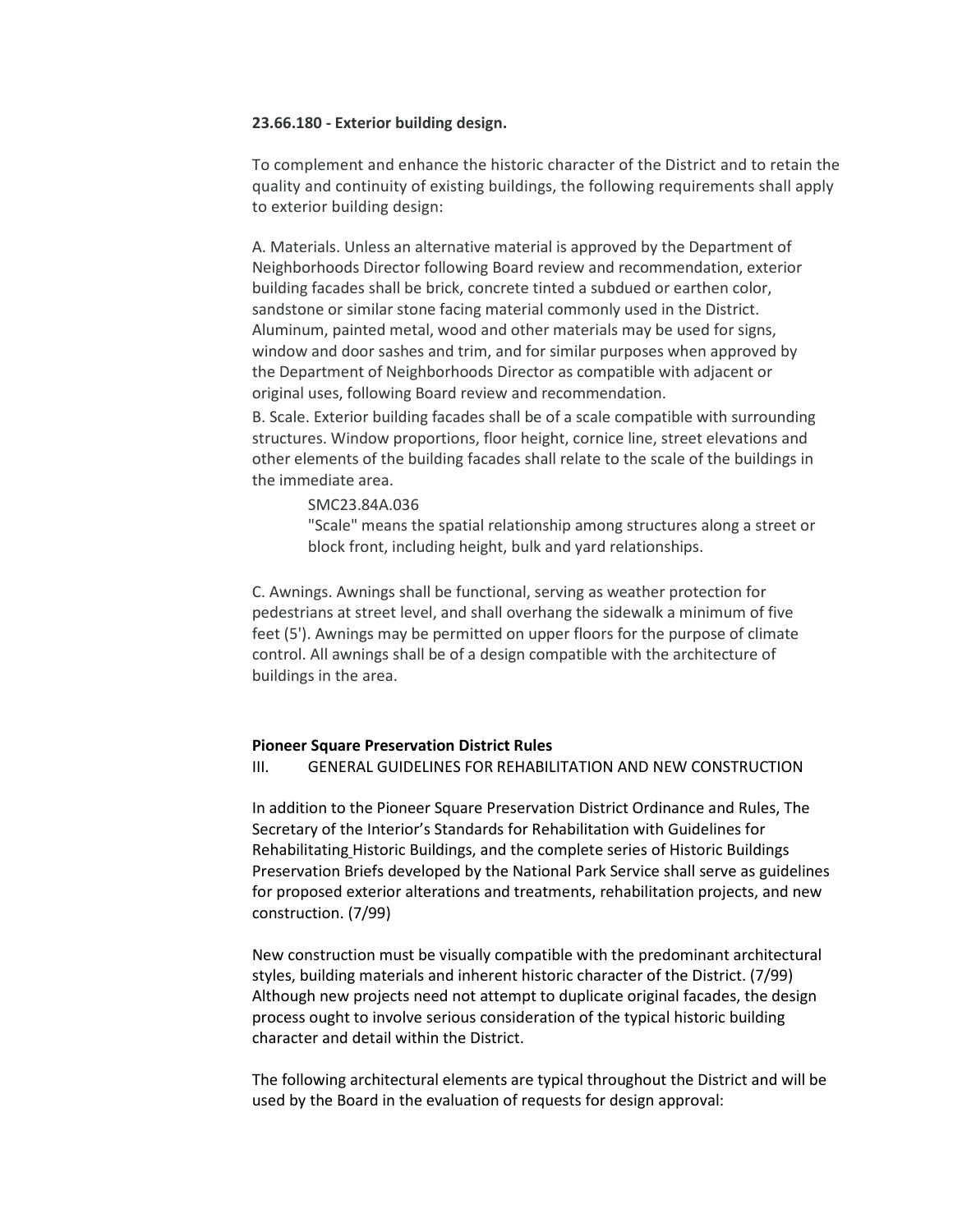- A. Site. The property line is the line of the building mass. Street facades are uniformly located at the front property lines, thus there is a strong street edge definition. Building cornices, bay windows and ornament project beyond the main wall surface of some facades.
- B. Design. Building design is generally typified by horizontal divisions which create distinctive base and cap levels. Facades may also be divided vertically by pilasters or wide piers which form repetitive window bays. Street facades are also distinguished by heavy terminal cornices and parapets, ornamental storefronts and entrance bays and repetitive window sizes and placement.
- C. Building materials. The most common facing materials are brick masonry and cut or rusticated sandstone, with limited use of terra cotta and tile. Wooden window sash, ornamental sheet metal, carved stone and wooden or cast iron storefronts are also typically used throughout the District. Synthetic stucco siding materials are generally not permitted. (7/99)
- D. Color. Building facades are primarily composed of varied tones of red brick masonry or gray sandstone. Unfinished brick, stone, or concrete masonry unit surfaces may not be painted. Painted color is typically applied to wooden window sash, sheet metal ornament and wooden or cast iron storefronts. Paint colors shall be appropriate to ensure compatibility within the District. (7/99)
- E. Building Base. Buildings are allowed a base of approximately 18-24 inches. Base materials should be concrete, sandstone, or granite, and may be poured, cut to fit or unit-paved. The color relationship between the sidewalk and building must be considered. Brick or tile materials should not be used except when existing walks are of the same material.
- G. Street Paving. Streets within the District are to be paved according to standard Engineering Department practices with a weaving coat of asphalt concrete.
- H. Curbs. Where granite curbing presently exists, it will be the required replacement material. In other instances the same concrete and lampblack mixture used for the sidewalk will be used.

#### VII. STREETWALLS AND SETBACKS

With the exception of the eastern edge of Occidental Avenue from South King Street to the intersection of Railroad Avenue South, upper level setbacks are discouraged and will generally not be permitted. Continuous streetwalls with little or no ground level setbacks are the historical precedent and any variation will require Board review and approval.

VIII. MECHANICAL SYSTEMS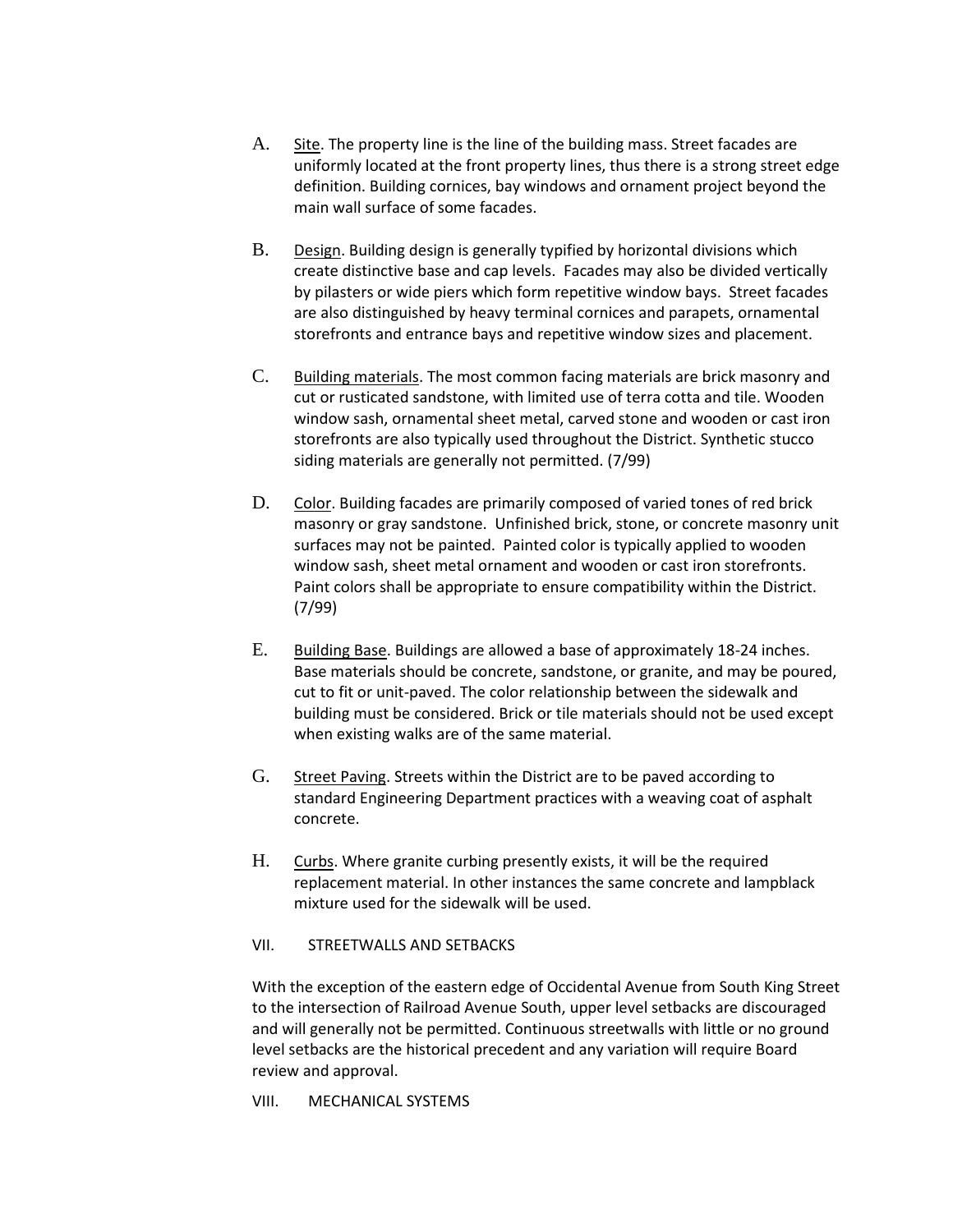The preferred location for mechanical systems is in the building interior. In cases where locating systems in the interior is not possible, exterior mechanical systems equipment, including but not limited to air conditioning units, compressors, boilers, generators, ductwork, louvers, wiring and pipes, shall be installed on non-primary building facades and/or roof tops. Mechanical equipment shall be installed in such a manner that character-defining features of the building are not radically changed, damaged, obscured, or destroyed. Screening and/or painting of equipment may be required to diminish negative visual impacts. (7/99)

#### XIV. STREET TREES AND VEGETATION

London Plane is the preferred street tree in Pioneer Square, and the required street planting in Occidental Mall, its future extension, and all north/south Avenues. Throughout the rest of the District's street right of ways, if physical site constraints preclude use of London Planes, a tree similar in habit and form may be substituted, subject to City Arborist approval. For individual small parks and spaces, a different, complementary tree may be proposed as a signature tree for that area. (7/99)

Median strips and permanent plant beds shall contain plants approved for urban conditions, combining evergreen shrubs with ground cover and, where appropriate, flowers. Hanging baskets with seasonal flowers are recommended. Given the maintenance required to keep plant material lush and full, temporary ground-level planters are not recommended. (7/99)

#### XVII. SIDEWALK TREATMENT

#### A. Standards

Sidewalk paving and improvements shall be completed with one pound lamp-black per cubic yard of concrete, scored at two-foot intervals. This material shall be used for all projects of 1/4 block or greater size. On small projects, if it is feasible, sidewalk material may be selected as for all projects of 1/4 block or greater size. On small projects, if it is feasible, sidewalk material may be selected to match adjacent sidewalks in color, pattern and texture.

#### XVIII. ALLEYS

A. Alley Paving. Alleys are to be paved with unit paving materials. Three types are acceptable in the District: remolded paving bricks, cobbles, and interlocking brick-tone pavers. Alleys should be repaired or re-paved in the original unit material when these materials remain available. All other alleys should be paved with remolded brick. The center drainage swale, peculiar to alleys, should be preserved as part of alley re-paving. Unit paved alleys should not be patched with any material other than approved unit paving.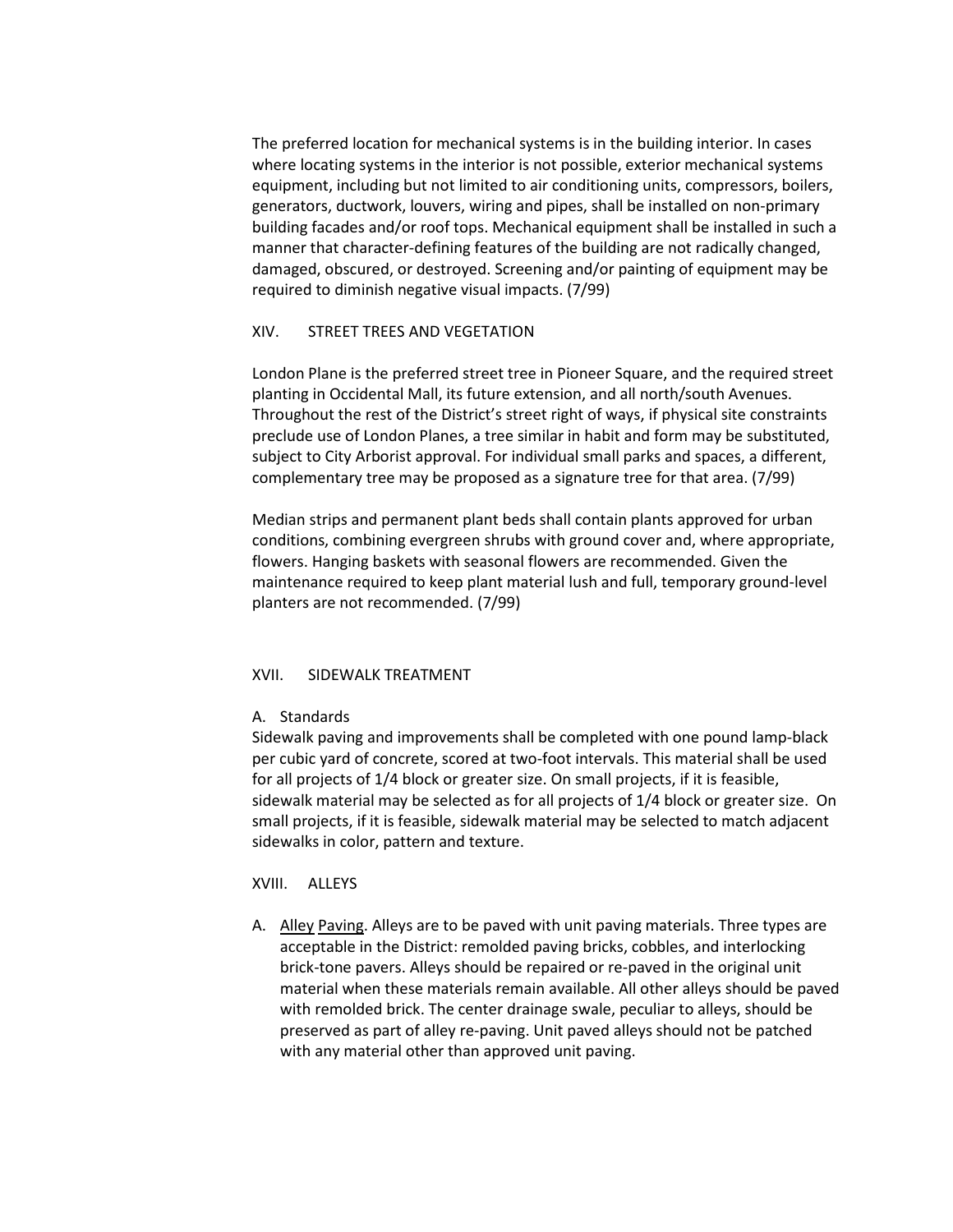- B. Alley Lighting. Wall mounted fixtures shall be installed at appropriate heights on alley building facades to improve public safety and encourage positive activity and uses in alleys. (7/03) The Board may require a project to include alley lighting in the redevelopment.
- XX. RULES FOR TRANSPARENCY, SIGNS, AWNINGS AND CANOPIES

#### E. AWNINGS AND CANOPIES

…

Awnings and canopies are structures attached to buildings above storefront windows and entrances to provide weather protection. Awnings are light-weight structures constructed of metal framing with fabric or vinyl covering. Canopies are heavier, more permanent structures constructed of rigid materials such as metal or metal framing with glass. (7/99) Those buildings wishing to use awnings or canopies shall adhere to the following requirements:

- 3. Canopies that are compatible in design, scale, materials, color, details, and method of attachment with the building and that do not display a false historical appearance are permitted. (7/03) …
- 5. Awnings and canopies must serve a functional purpose, and therefore shall project a minimum of five (5) feet horizontally. (7/03)

#### Secretary of Interior's Standards

… 9. New additions, exterior alterations or related new construction will not destroy historic materials, features and spatial relationships that characterize the property. The new work will be differentiated from the old and will be compatible with the historic materials, features, size, scale and proportion, and massing to protect the integrity of the property and its environment.

Preservation Brief 1[4 https://www.nps.gov/tps/how-to-preserve/briefs/14-exterior](https://www.nps.gov/tps/how-to-preserve/briefs/14-exterior-additions.htm)[additions.htm](https://www.nps.gov/tps/how-to-preserve/briefs/14-exterior-additions.htm)

Revising Brief 1[4 https://www.nps.gov/tps/how-to-preserve/revisingPB14.htm](https://www.nps.gov/tps/how-to-preserve/revisingPB14.htm) (See page 2, paragraphs 2 and 3)

MM/SC/LC/KC 7:0:0 Motion carried.

#### **082119.4 BOARD BUSINESS**